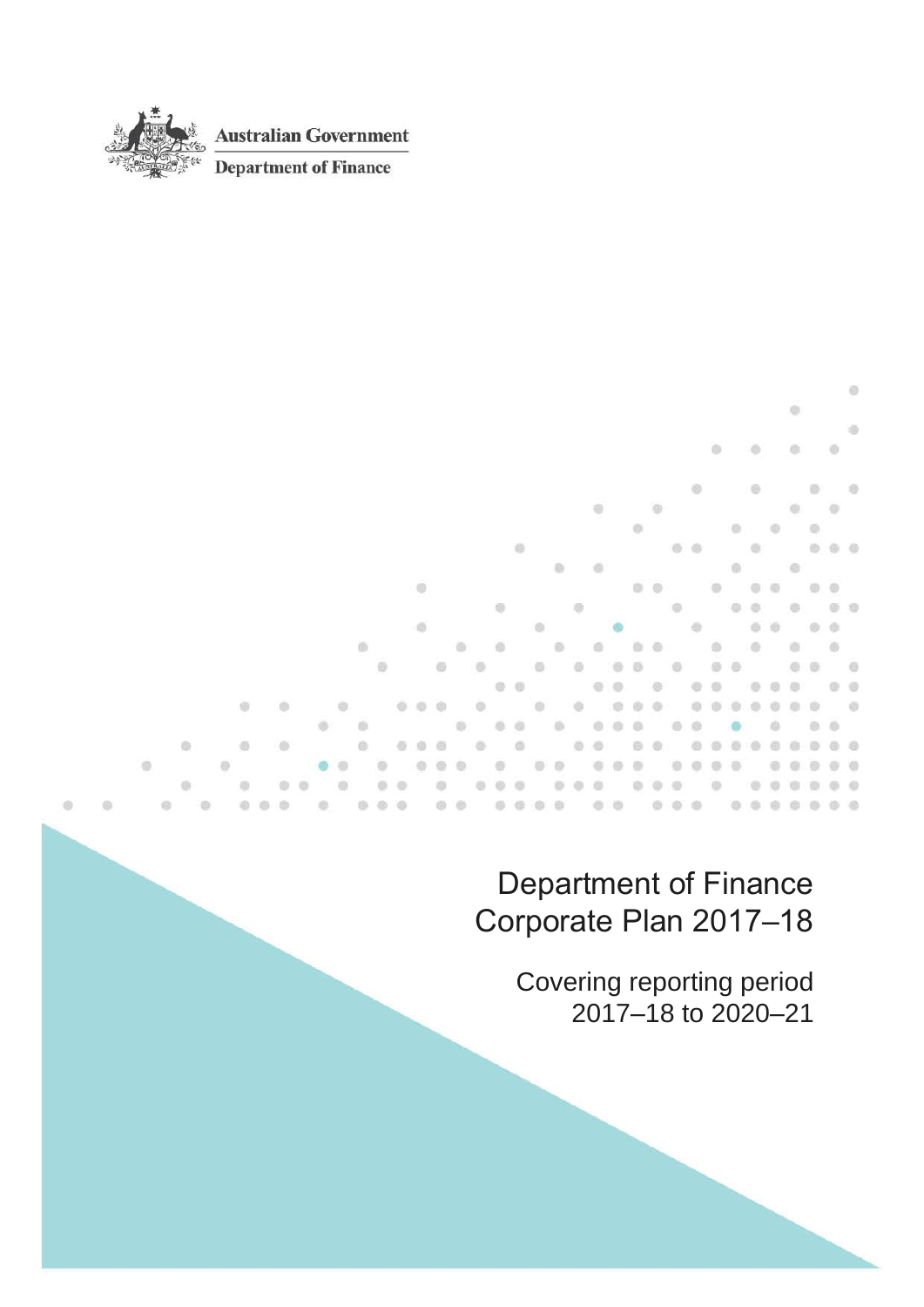© Commonwealth of Australia 2017

ISSN 2206-7299 (online)

This publication is available for your use under a [Creative Commons BY Attribution 3.0 Australia](http://creativecommons.org/licenses/by/3.0/au/deed.en) licence, with the exception of the Commonwealth Coat of Arms, the Department of Finance logo, photographs, images, signatures and where otherwise stated. The full licence terms are available from [http://creativecommons.org/licenses/by/3.0/au/legalcode.](http://creativecommons.org/licenses/by/3.0/au/legalcode)



### **Use of the Coat of Arms**

The terms under which the Coat of Arms can be used are set out on the *It's an Honour* website (see [www.itsanhonour.gov.au\)](http://www.itsanhonour.gov.au/).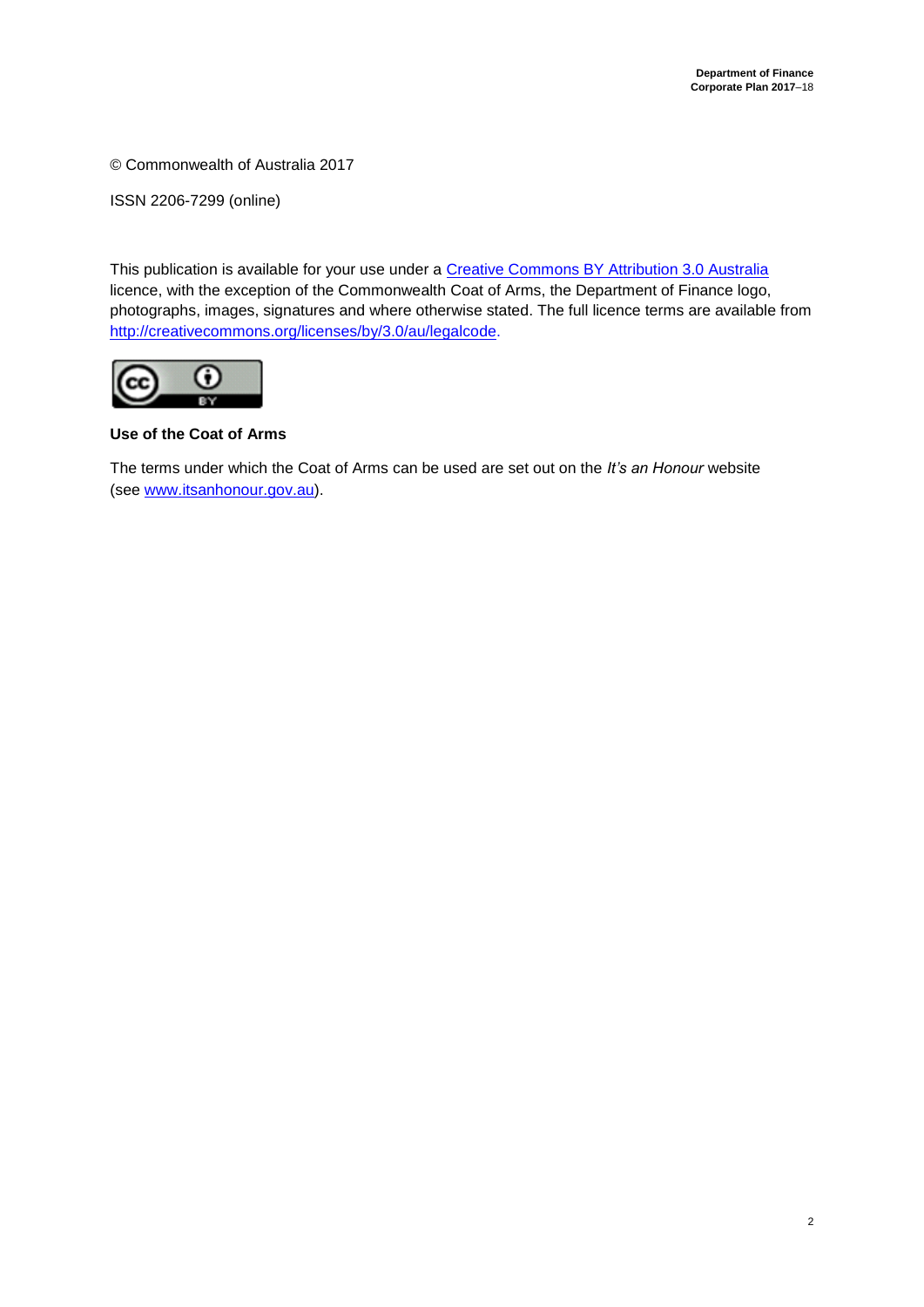# **Contents**

| Introduction        | 5  |
|---------------------|----|
| Purpose             | 5  |
| Roles and functions | 5  |
| Operating context   | 6  |
| Managing risk       | 8  |
| Capability/enablers | 11 |
| Performance         | 16 |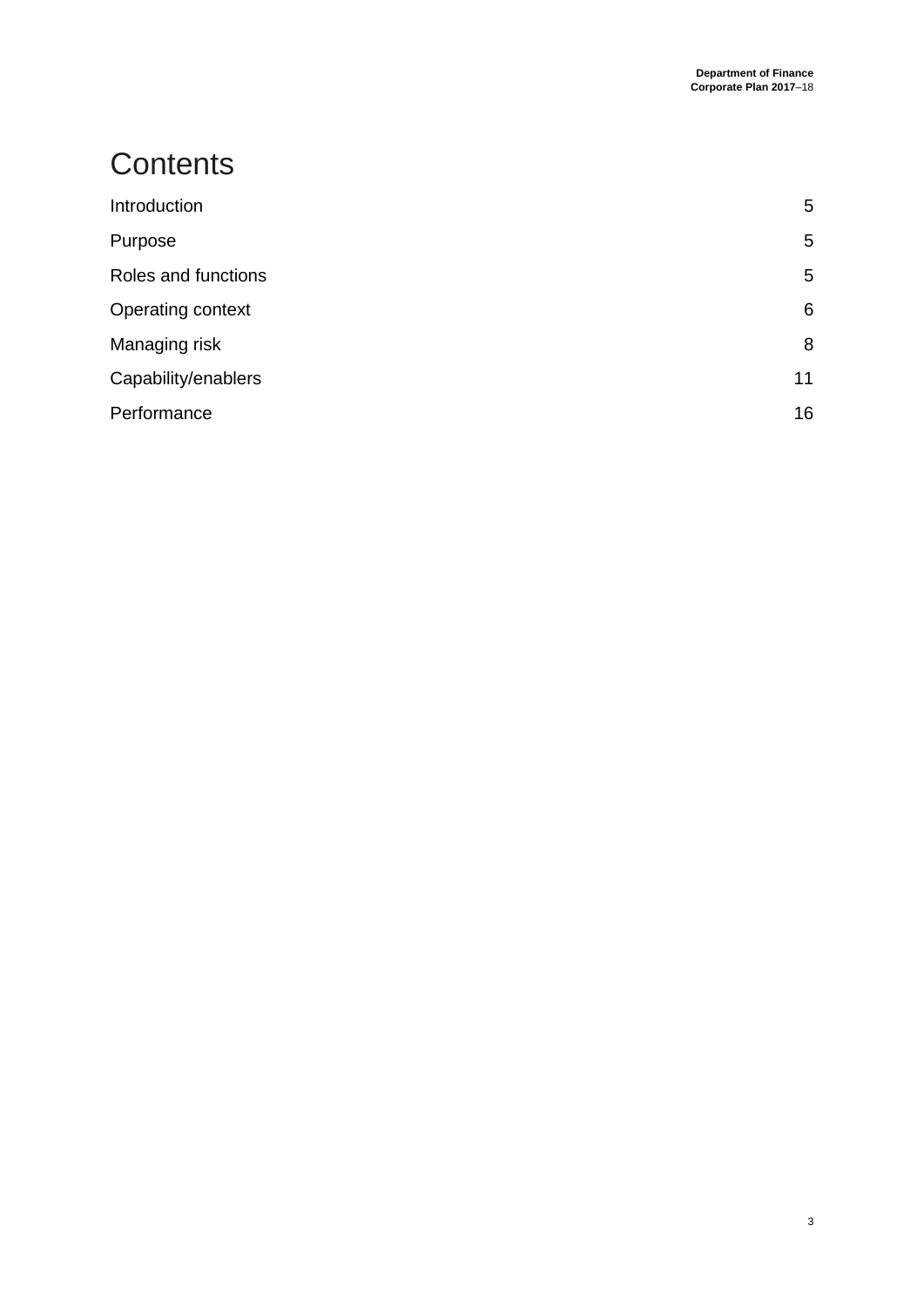# Message from the Secretary

I am pleased to present the Department of Finance Corporate Plan 2017–18 – my first corporate plan as Secretary of Finance. I am proud to be leading a department that plays a strategic and influential role in the business of government and where our people have been willing to embrace new ways of working to ensure we can continue to deliver.

With this plan, we have consolidated our aspiration and four purposes into a single statement – to assist the Australian Government to achieve its fiscal and policy objectives by advising on expenditure, managing sustainable public sector resourcing, driving public sector transformation and delivering efficient, cost-effective services to, and for, government. Our revised purpose serves to sharpen our focus and give clarity to our priorities, as well as expressing those features that unite us as an agency.

A key focus over the period of this plan (2017–21) is to assist the government to create a smaller, smarter, more productive and sustainable government sector, one better positioned to respond to the challenges of a rapidly changing environment. We aim to lead by example as we continue our internal transformation with its focus on active prioritisation, staff mobility and surge, capability development and efficient work practices, co-designed by staff through a 'build–test–refine' approach.

Many of the challenges we face reach across government and require a collaborative, whole of government approach. As a central agency, we will be as effective as the strength of our relationships. We are focused on building and sustaining relationships of trust and collaboration within Finance, across government and with external stakeholders. These will underpin our capacity to advise on efficient and effective spending, generate a strong evidence base, and understand – and respond to – emerging challenges in the environment.

This plan outlines the opportunities offered through some of our significant activities. We will continue to support the government's fiscal and policy objectives through the Budget process, putting in place streamlined work practices and systems to improve the quality of outputs and to make the most of our capabilities.

We will work closely with partner agencies and government business enterprises to deliver innovative financing and project management approaches for key government projects – the National Broadband Network, Moorebank Intermodal, Melbourne to Brisbane Inland Rail, Western Sydney Airport and the Naval Shipbuilding Infrastructure Project.

Equally important is our responsibility for the Public Service Modernisation Fund, which will see the delivery of quality government services at lower cost, using improved data systems and workflows. Our effective stewardship of the fund will be key in ensuring it provides a springboard for public sector innovation into the future.

This plan sets out our approach and priorities for the next four years and the measures by which we will be held to account. It recognises our commitment to building capability and highlights our desire to engage positively and transparently. In this way we will realise our purpose.

The expectations of the government and the Australian community are clear. Now more than ever there is demand for the public sector to deliver government services in a more responsive, innovative and efficient way. Finance has a vital role in enabling this.

#### **Rosemary Huxtable PSM Secretary**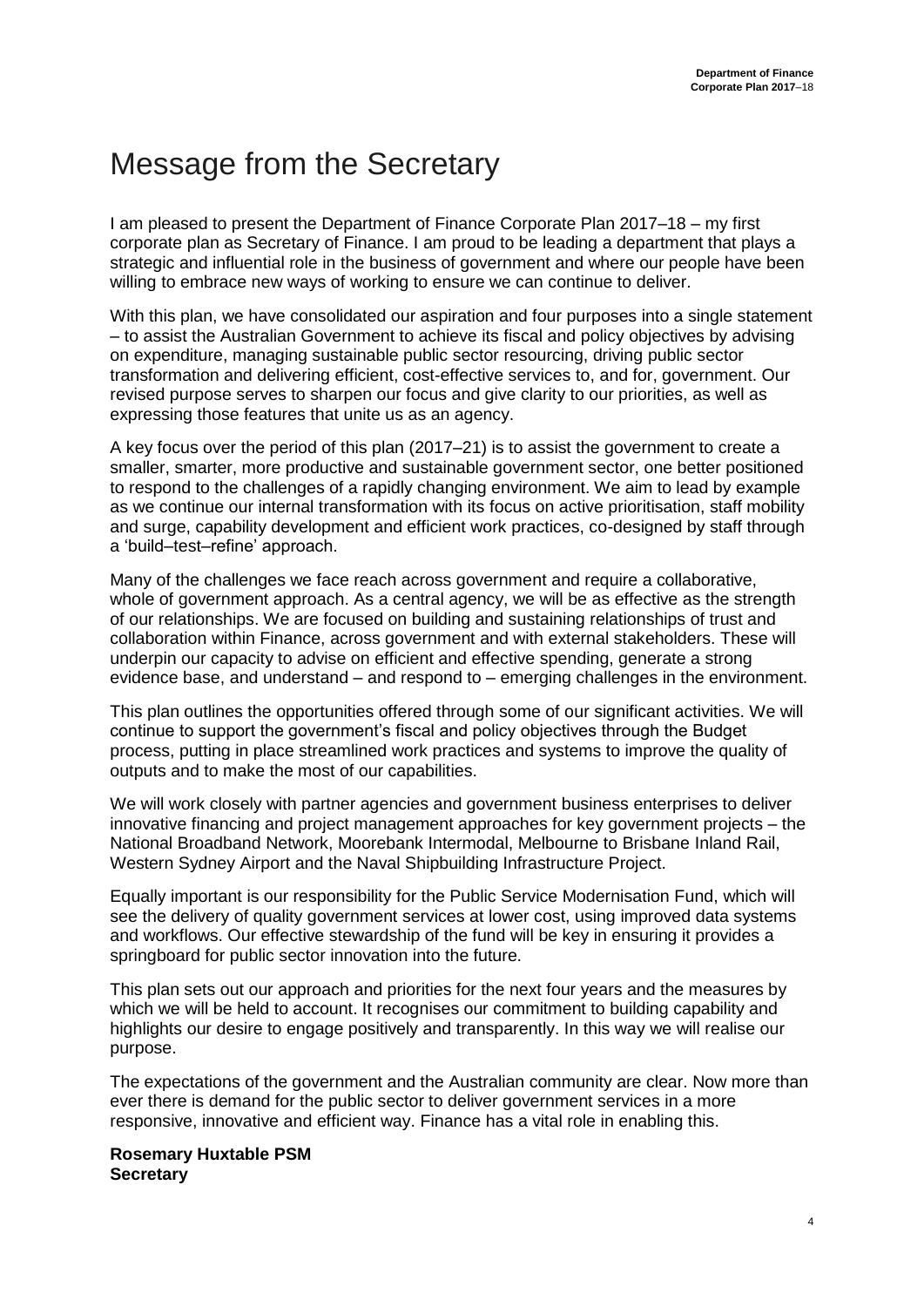# <span id="page-4-0"></span>Introduction

I, Rosemary Huxtable, as the accountable authority of the Department of Finance, present the Department of Finance Corporate Plan 2017–18, which covers the period 2017–18 to 2020–21, as required under section 35(1)(b) of the *Public Governance, Performance and Accountability Act 2013*.

# <span id="page-4-1"></span>Purpose

Finance assists the Australian Government to achieve its fiscal and policy objectives by advising on expenditure, managing sustainable public sector resourcing, driving public sector transformation and delivering efficient, cost-effective services to, and for, government.

# <span id="page-4-2"></span>Roles and functions

As a central agency of the Australian Government, the Department of Finance plays a key role in assisting the government to shape and deliver its priorities, particularly to ensure public expenditure programs are sustainable and reflect best value to government and the Australian community.

Finance delivers an array of support and services including:

- providing policy and financial advice to the Minister for Finance, senior ministers and Cabinet's Expenditure Review Committee on government expenditure
- supporting the government in its Budget preparation, delivery and ongoing management through the budget process
- advising on strategic priorities, such as advancing public sector reform through the Public Service Modernisation Fund
- fostering leading public sector practice through the public sector resource management, governance and accountability frameworks
- providing advice to the government on optimal arrangements for the management and ownership of public assets including the sale of assets
- administering the government's general insurance fund, investment funds and superannuation schemes
- managing the government's shareholdings in a number of government business enterprises and other public non-financial corporations
- providing a range of facilities and services to parliamentarians, their staff and former senators and members
- delivering whole-of-government information and communication technology services
- developing and maintaining the Australian Government's procurement policy framework
- managing the Australian Government's special claims, insurance and risk management operations
- administering discretionary compensation mechanisms.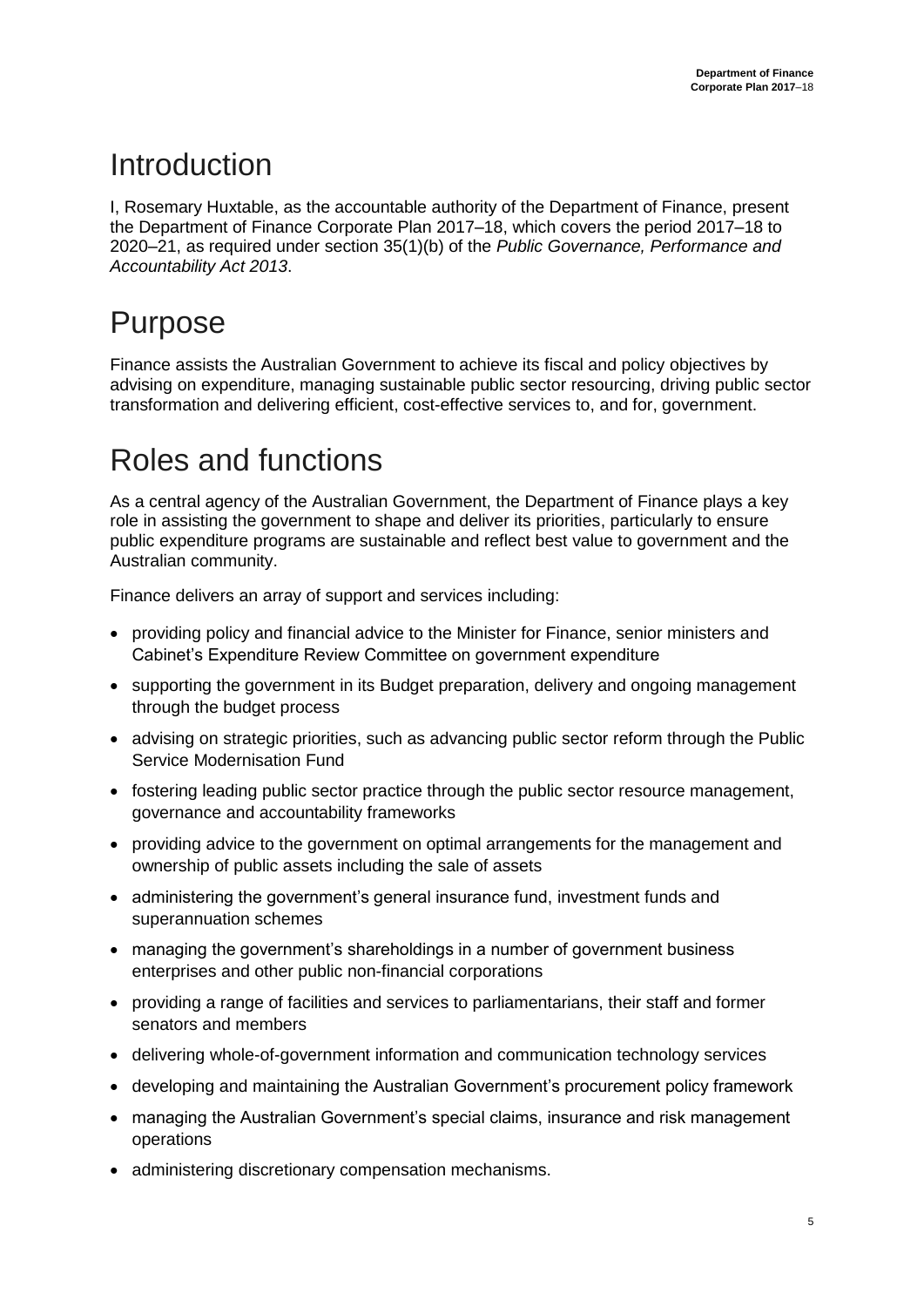Finance's responsibilities are diverse, spanning the full range of public administration functions from the earliest points of developing policy through to implementing and reviewing programs.

## Our approach

To achieve our purpose, Finance works collaboratively with the other central agencies – the Department of the Prime Minister and Cabinet, the Treasury and the Australian Public Service Commission – as well as portfolio entities responsible for developing and implementing policy and programs.

Finance actively engages with other agencies so we are aware of the issues and challenges they face, are able to collaborate and access information and data on program design, impact and stakeholder views, and to ensure a shared understanding of the government's fiscal and other policy objectives.

Finance endeavours to offer innovative and value-for-money solutions on matters of budget and public sector operations. We strive to be a valued and trusted adviser to government by taking a professional and considered approach to providing advice, developing policy, delivering services and engaging with our clients and stakeholders.

Finance aims to engage respectfully and operate responsibly when delivering advice, noting our unique role and position within government, which gives us broad access to information.

We also strive to enable and drive reform by taking a leadership role in adopting modern business practices, being agile and responsive to government needs, and engaging effectively and collaboratively with other entities and stakeholders.

Underpinning our work and our interactions are the APS values – we are impartial, committed to service, accountable, respectful and ethical.

# Operating context

The environment in which Finance operates is challenging and uncertain. Our role in assisting the government to make informed decisions on its fiscal and policy objectives occurs amid a variety of factors, many of which are outside our control. These factors include growing demands on government, Australia's changing demographics, shifting relationships between citizens and governments at all levels, constantly advancing technology, policy and program

<span id="page-5-0"></span>The government's priority to create a smaller, smarter, more productive and sustainable public sector guides Finance's operations.

implementation complexities and contentious policy debates subject to strong political and public opinion.

Competing priorities complicate these challenges as the government strives to live within its means. This complex environment constantly challenges Finance's ability to be relevant and credible in the way we support the government.

With our whole-of-government perspective, Finance's role is critical and multi-faceted. Specifically, our ability to look broadly at policy proposals, distil key information from a range

## **Our values**

- Impartial
- Committed to service
- Accountable
- **Respectful**
- **Ethical**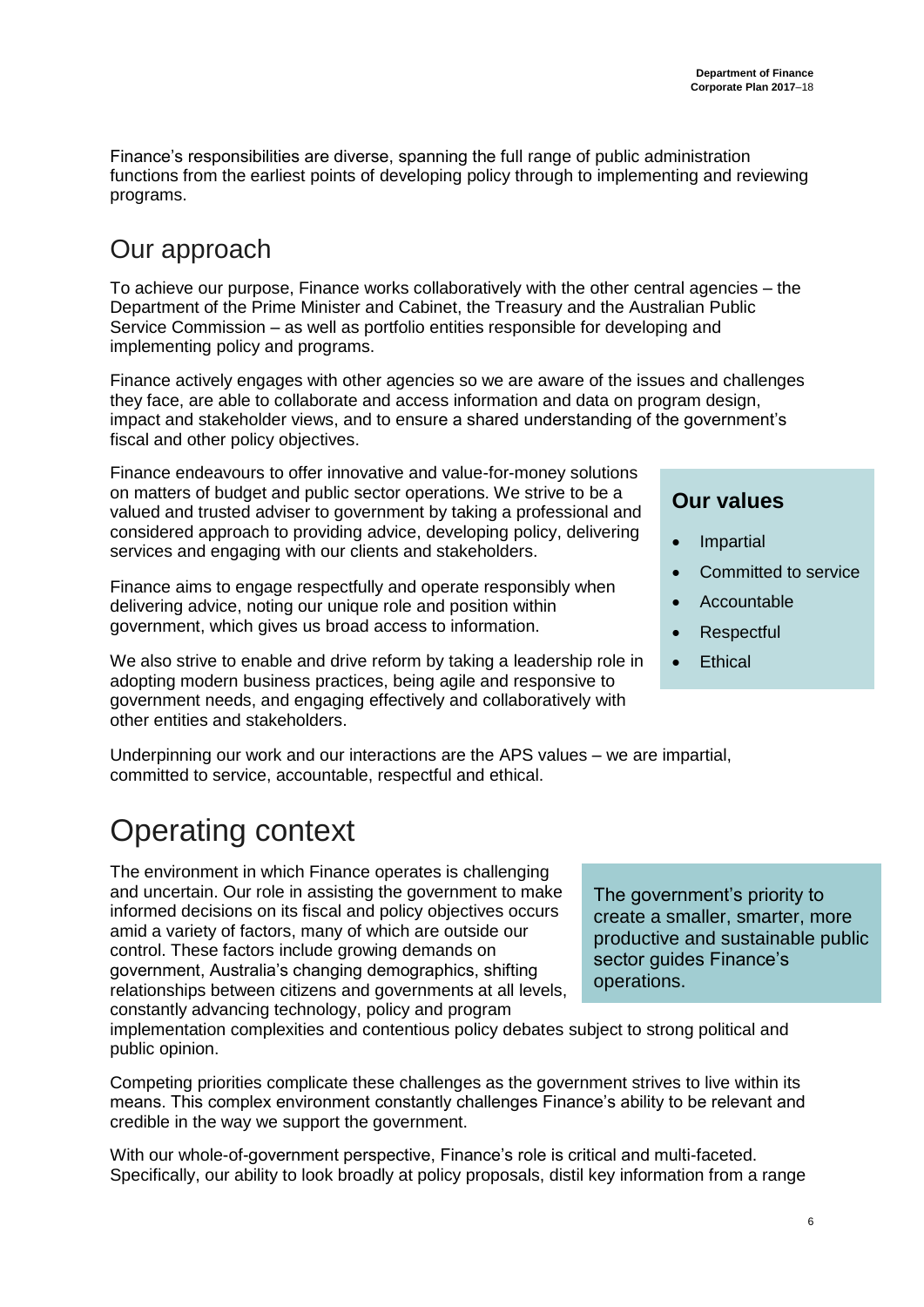of stakeholders, assess impact and risk, exercise judgement based on facts and analysis, and provide high-quality advice is key to informing the government's decision-making process.

The work of Finance is both cyclical and unpredictable. Against the recurring backdrop of the Budget cycle, we need to be prepared to respond at short notice to developing issues and unexpected events – both nationally and globally – providing independent advice regardless of political complexities.

This dynamic environment has its own set of risks and challenges. Timelines are now tighter and scrutiny is more intense with little room for error, oversights or omissions. Creativity, new thinking and modernisation are required if we are to meet future needs rapidly and efficiently.

In this respect, we are benefitting from our own internal transformation which is seeing us become a more agile organisation able to adapt and respond quickly to changing priorities, risks and challenges. Our new operating model focuses on several key elements: mobility of staff, departmental priorities, project management, external relationships, and staff capability. In turn, the experience we are gaining from this is contributing to our leadership role in driving transformation across the whole of the APS.

## Environmental factors

The elements contained within our purpose statement summarise the deliverables at the core of Finance's operations.

Table 1 sets out these elements as well as the environmental factors that may impact or influence their delivery over the four year period of the corporate plan.

| <b>Elements</b>          | <b>Environmental factors</b>                                                                                                                    |
|--------------------------|-------------------------------------------------------------------------------------------------------------------------------------------------|
|                          | Rapid economic and social changes in Australia requiring policy responses<br>٠<br>from government.                                              |
| Advising on expenditure  | The government's fiscal strategy.                                                                                                               |
|                          | The disciplines of a structured Budget process.                                                                                                 |
|                          | Reporting requirements set by legislation and/or independently set<br>accounting standards.                                                     |
|                          | Government and community expectations that the public sector delivers<br>services efficiently and effectively.                                  |
| Public sector resourcing | The Public Management Reform Agenda including the need for continuing<br>$\bullet$<br>public sector reform in a constrained fiscal environment. |
| and transformation       | The substantial contribution of Government Business Enterprises and other<br>$\bullet$<br>Commonwealth entities to the Australian economy.      |
|                          | The drive to achieve efficiencies in the management and oversight of<br>$\bullet$<br>Commonwealth assets.                                       |

### **Table 1: Environmental factors 2017–18 – 2020–21**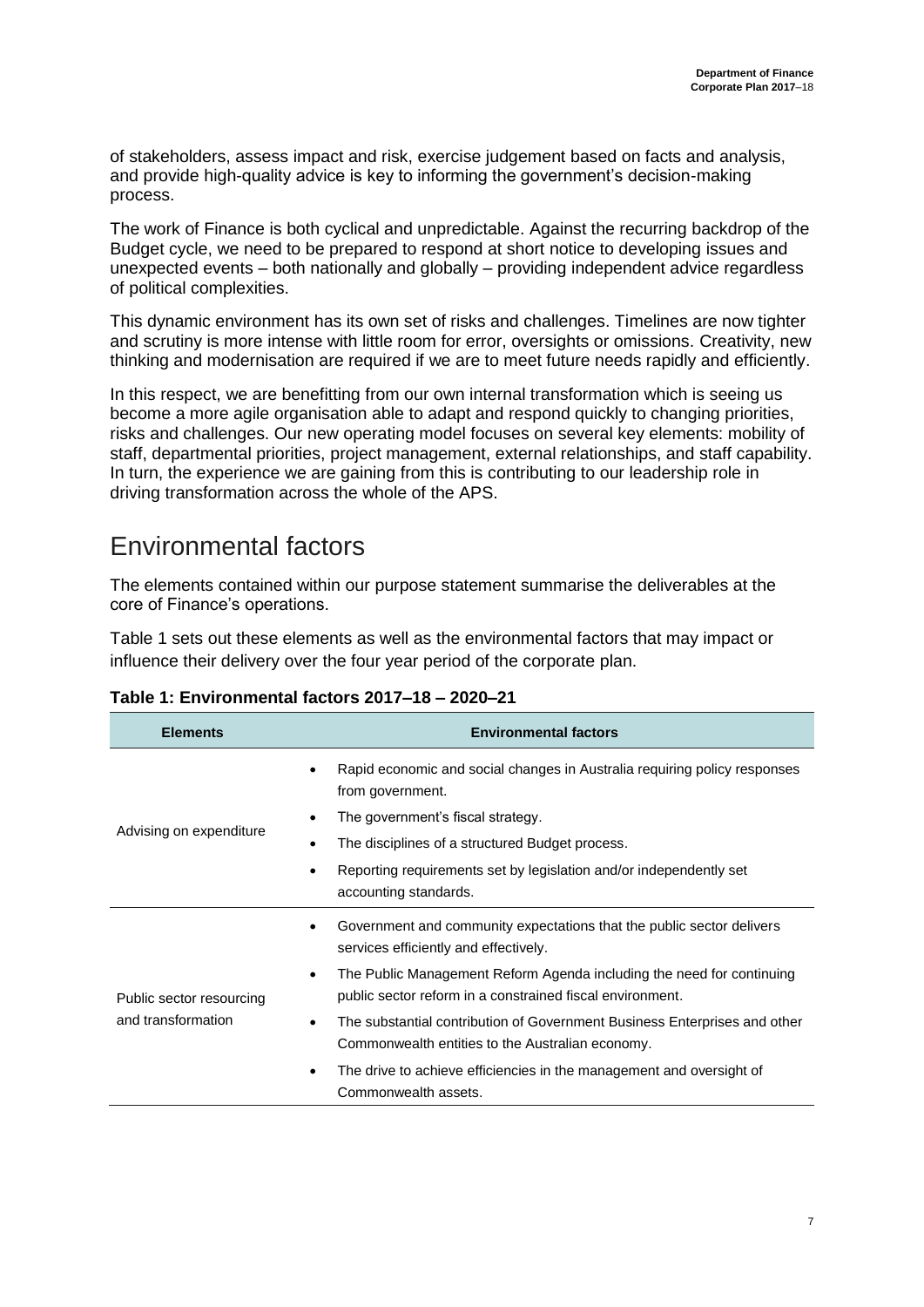| <b>Elements</b>                               | <b>Environmental factors</b>                                                                                                                 |
|-----------------------------------------------|----------------------------------------------------------------------------------------------------------------------------------------------|
|                                               | Australia's electoral cycle, which requires an election be held within the<br>$\bullet$<br>period of this plan.                              |
| Delivering effective<br>services to, and for, | The government's in-principle support for the recommendations of 'An<br>$\bullet$<br>Independent Parliamentary Entitlements System: Review'. |
| government                                    | The shared and common services agenda.<br>$\bullet$                                                                                          |
|                                               | A challenging environment in relation to the level of insurable risks.<br>$\bullet$                                                          |

### **Table 1: Environmental factors 2017–18 – 2020–21 (cont.)**

## Modernising the public service

Finance is continuing to support the government to transform the public sector to become more adaptive and productive, able to respond quickly and expertly to emerging priorities, while remaining trusted, capable and high performing. This important work is a key element of our purpose.

Finance led the work to allocate the government's \$500 million investment through the Public Service Modernisation Fund. Initiatives were announced in the 2017–18 Budget with funding allocated over three years.

These initiatives will deliver quality government services at lower cost and use leading technology and collaborative approaches to address complex problems facing society.

In 2017–18, Finance will collaborate with entities to ensure these initiatives are delivering expected outcomes.

In addition, Finance will continue to lead the implementation of a number of reforms that will modernise the APS to be more productive, innovative and sustainable. These include:

- coordinating the Shared Services program to deliver standardised and streamlined corporate services and business processes across the Australian Public Service (APS)
- reforming public sector resource management through the whole-of-government grants administration program and records management platform
- implementing a flexible and integrated Budget workflow and decision tracking system, that interfaces with the Central Budget Management System Redevelopment Project, enabling greater automation and collaboration across the APS
- improving the use of government business data to better support government decision making.

Finance will draw on its capability to deliver policy, programs, projects and services to support government to implement APS modernisation.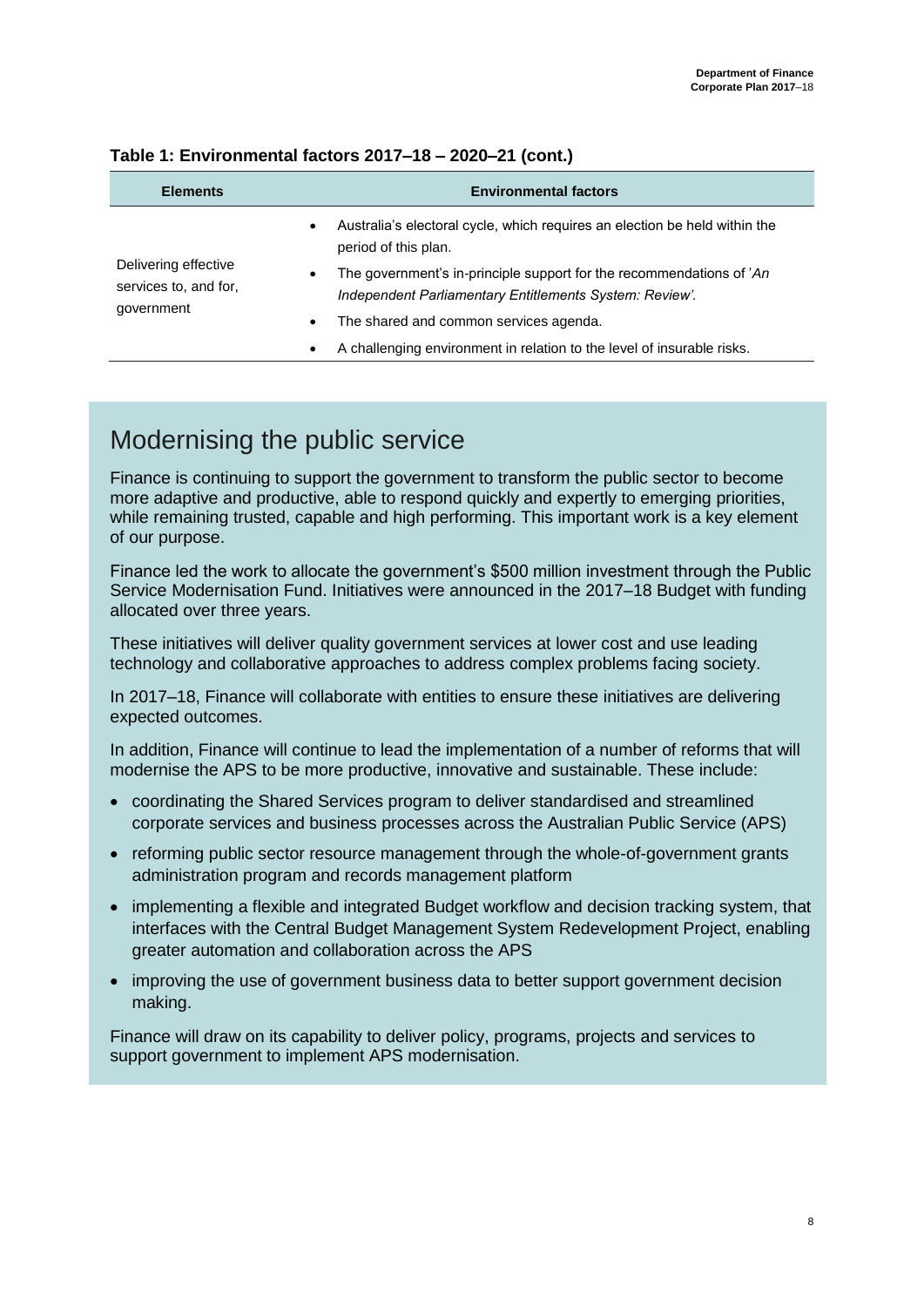## <span id="page-8-0"></span>Managing risk

Finances recognises that risk exists throughout our business. We further recognise that engaging with risk enhances our ability to seize opportunities and adapt and be innovative in our approach in a changing environment. Finance supports a culture where staff are empowered to identify, manage and accept risks in accordance with the Commonwealth Risk Management Policy.

Our Enterprise Risk Management Framework provides an effective way to engage and manage risk across Finance. This framework guides staff and strengthens our risk culture by providing a systematic solution to managing risk, identifying how we – individually and collectively – are responsible for managing risk, and determining how particular risks may impact our capacity to achieve our purpose.

Finance's governance arrangements and planning processes also provide a robust framework and systems to manage risks within our business over the four years of this plan. Senior management, through each of Finance's six governance committees, have a responsibility to oversee and guide how the risks that relate to their particular committee functions are treated. The committees meet regularly and provide ongoing reports, through their chairs, to Finance's Executive Board, made up of the department's most senior leadership.

We articulate how we treat risk in our risk appetite approach, which quides our day-to-day decision-making:

*'Finance's success in delivering our outcomes and transformation agenda involves risk and opportunity. Taking a flexible approach to how we manage risk is critical to our success in the complex and changing environment in which we operate….*

*We accept that we cannot eliminate risk from our business, but rather we must engage with – and respond to – risk in a way that is proportionate to the circumstances and consequences of the risk materialising.'*

## **Our risk tolerance**

Finance uses a scale – Limited/Balanced/Enhanced – to identify tolerance levels and associated treatments of our risks. If a risk exceeds the acceptable limit, we escalate it and take corrective action.

Together, Finance's risk appetite and tolerance levels reflect a flexible and proportionate approach to the way we identify and manage risk. This is informed by the likelihood of the risk occurring and the consequences if it does. Managing risk in a more considered way influences Finance's business processes including:

- driving greater staff capability as staff have more authority to make decisions
- promoting a positive risk culture, accepting that sometimes things will go wrong and  $-$  if they do – responding in a thoughtful, measured way.

Finance relies on our staff capability, our systems, tools and quality relationships to provide advice, initiate reform, and deliver services to government. As a central agency, we have identified eight strategic risks that, were they to eventuate, would affect our ability to operate and undermine the level of service we provide to government. We manage these risks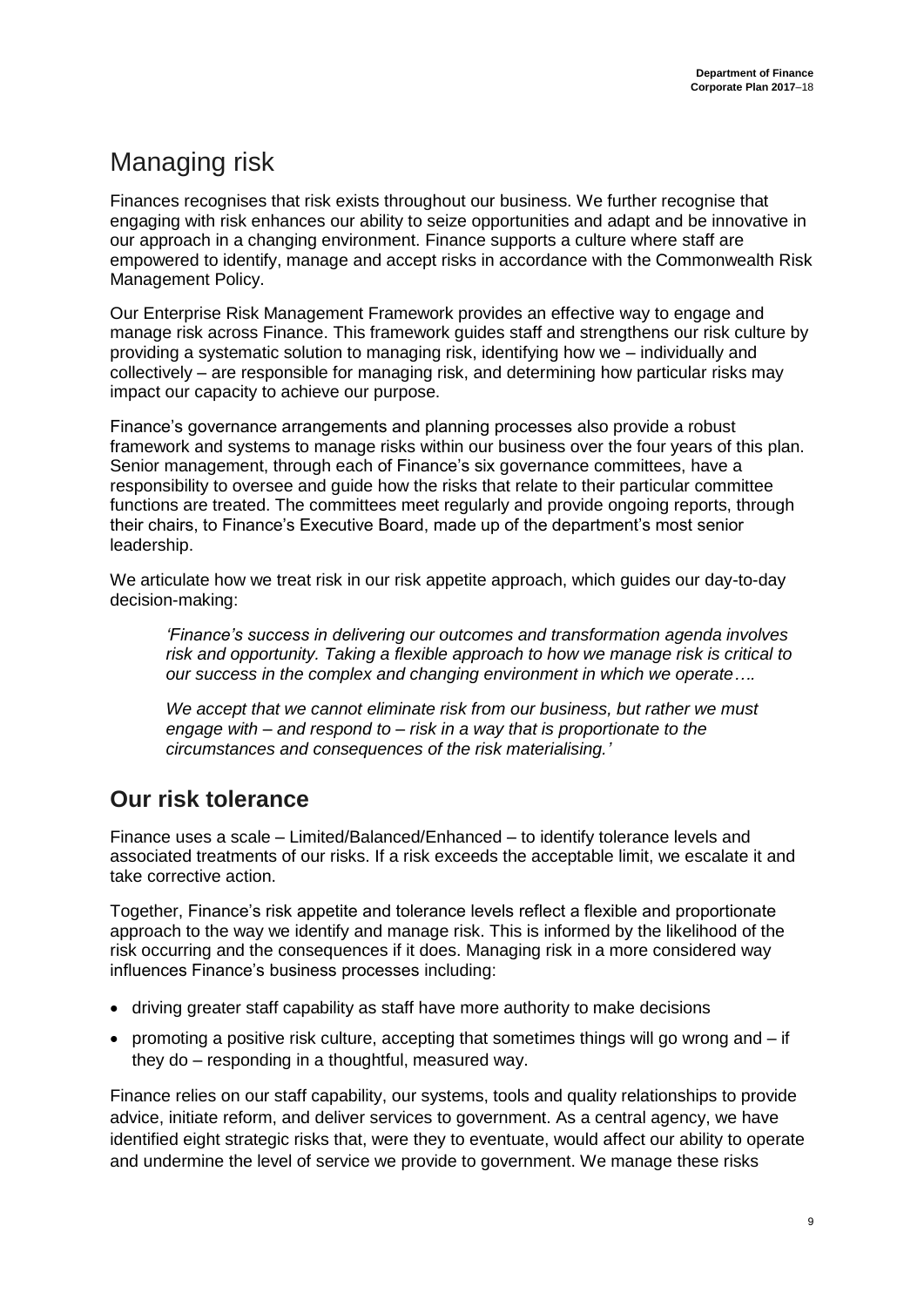through mitigation strategies that emphasise that investment in our people, our stakeholders, our systems and our connectedness are important.

Table 2 shows our strategic risks and risk mitigation strategies. The strategies apply across the eight risks.

#### **Table 2: Strategic risks and risk mitigation strategies**

| <b>Strategic risks</b>                                                                                                                                                                                                                                           |                                                                                                                                                                                                                                                     |
|------------------------------------------------------------------------------------------------------------------------------------------------------------------------------------------------------------------------------------------------------------------|-----------------------------------------------------------------------------------------------------------------------------------------------------------------------------------------------------------------------------------------------------|
| <b>Risk 1</b> Finance does not meet the expectations of<br>government with regard to the provision of relevant, timely<br>and accurate advice                                                                                                                    | <b>Risk 5</b> Finance fails to drive the cultural change required to<br>assist the department achieve its strategic purpose and<br>priorities and drive innovation                                                                                  |
| Risk category: Service delivery                                                                                                                                                                                                                                  | Risk category: Culture and leadership                                                                                                                                                                                                               |
| <b>Risk 2</b> Finance fails to engage with relevant stakeholders<br>to lead and influence the modernisation and<br>transformation of the public service                                                                                                          | <b>Risk 6</b> Finance's investment in its people does not meet<br>short-term or long-term capability requirements to assist the<br>department achieve its strategic purpose and priorities                                                          |
| Risk category: Stakeholders                                                                                                                                                                                                                                      | Risk category: People capability                                                                                                                                                                                                                    |
|                                                                                                                                                                                                                                                                  |                                                                                                                                                                                                                                                     |
| <b>Risk 3</b> Effective governance frameworks are not<br>established to support the successful implementation of<br>large complex projects led by, or involving, Finance                                                                                         | <b>Risk 7</b> Finance's business processes, information<br>technology and information management are not optimised<br>to grasp opportunities in a dynamic and agile environment                                                                     |
| Risk category: Program / policy / projects                                                                                                                                                                                                                       | Risk category: Business process                                                                                                                                                                                                                     |
| <b>Risk 4 Finance's ability to collaborate internally and</b><br>operate as a connected organisation impacts our ability to<br>provide excellence and value to stakeholders and<br>government in a resource constrained environment<br>Risk category: Governance | <b>Risk 8</b> Finance fails to effectively govern and<br>manage data, reducing opportunities to better use<br>information and increasing its exposure to targeted,<br>intentional or accidental disclosure<br>Risk category: Information management |

#### **Risk mitigation strategies**

#### **People and culture**

Our people and culture are at the heart of our capability and capacity to deliver our purpose. We manage risks associated with investing in our people and driving cultural change through our defined leadership behaviours, including collaboration, stakeholder engagement and promoting a positive culture. Processes and initiatives relating to capability and performance, recognising and rewarding, recruitment, mobility, learning and development, workforce planning and staff wellbeing support these behaviours.

#### **Stakeholders, partnerships and collaboration**

Finance's role as a central agency requires us to establish and manage partnerships with our clients and stakeholders, while meeting the expectations of government. To manage this, we work within our established governance structures to engage collaboratively with others and support our partners to find solutions to complex problems.

#### **Connected organisation**

To deliver excellence and value to stakeholders and government, Finance must collaborate internally and operate as a connected organisation. We manage this risk through our operating model, which involves systematically prioritising our work, flexibly mobilising our staff (project deployment team, surge model) and initiatives to engage staff at all levels.

#### **Information management and business processes**

To operate in a dynamic and agile environment Finance must optimise its opportunities to improve business processes and our ability to govern and manage data. To manage this, we are engaging with the Public Service Modernisation Fund to embed technologies and practices to support the better use of data to improve the quality of our analysis to government. As a steward of public money, we must ensure any solution to drive innovation in data management is efficient and effective.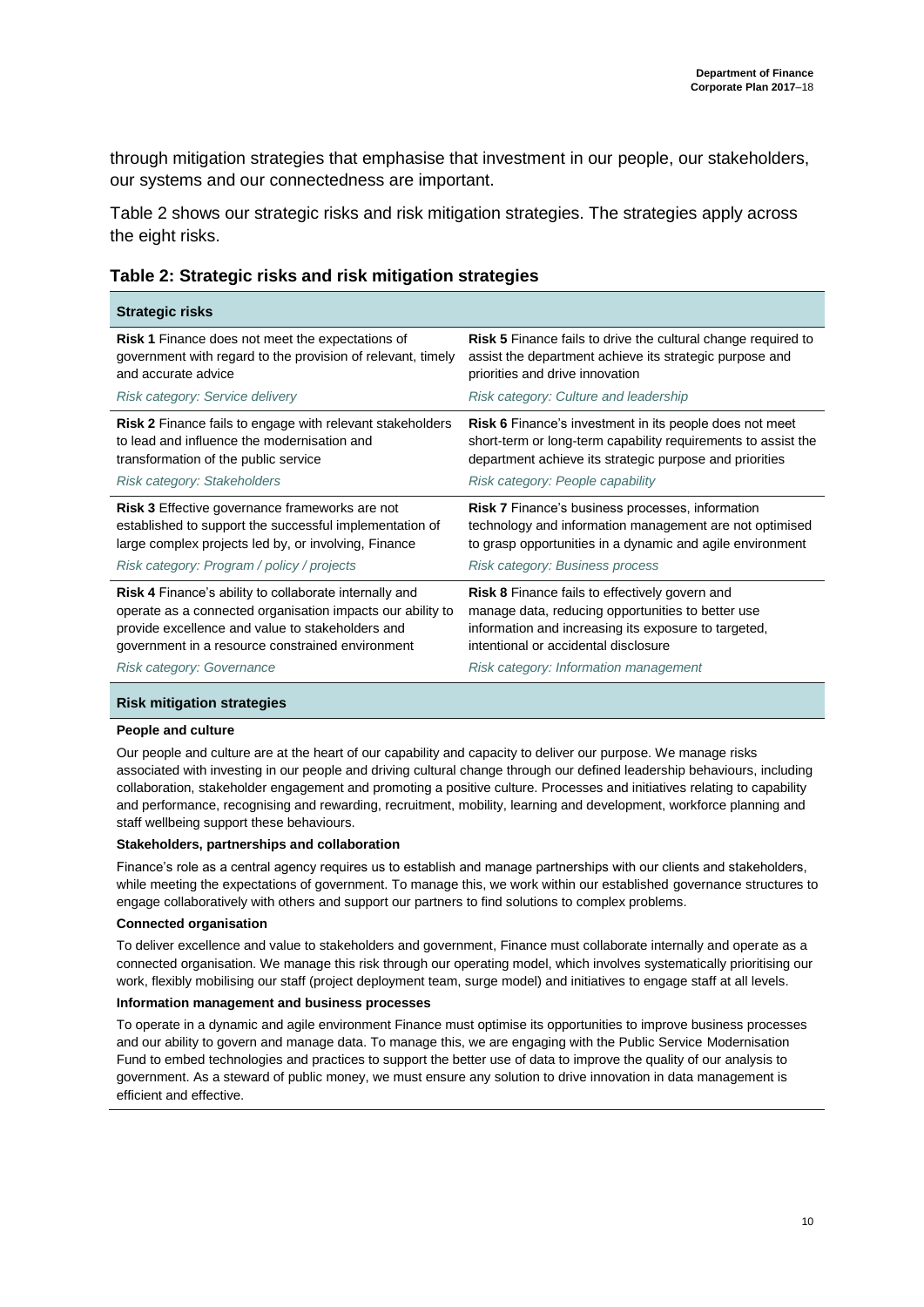## Managing risk in action

In July 2015, the enhanced Commonwealth performance framework was introduced to address the quality of performance information available to the Parliament and the public. Key stakeholders including Finance, the ANAO, and the Joint Committee of Public Accounts and Audit understood there would be a transition period of three to five years.

This transition period ends during the period of this corporate plan. It is reasonable to expect that the scrutiny of the quality of performance information reported by Commonwealth entities will increase. This means – when compared with previous years – the risk associated with Finance's implementation of the enhanced Commonwealth performance framework is also likely to increase.

The things Finance plans to do to support improved performance reporting takes this increased risk into account. It will pay close attention to what the Parliament and the Auditor-General have to say about the extent to which performance information is improving. It will engage with – and listen to – entities across the Commonwealth to ensure they have the support they need, for example, through communities of practice and tailored technical advice, to deliver the improvements government's stakeholders are expecting.

By managing the risk associated with implementing the enhanced Commonwealth performance framework, Finance will create better conditions for achieving its purpose more broadly. Not only does it deliver on the government's objective to improve performance reporting frameworks, but, in doing so, it also provides the means for the government to demonstrate the benefits that accrue when its policy and fiscal objectives are met.

# <span id="page-10-0"></span>Capability/enablers

To deliver on our purpose we have put a strong emphasis on developing our capability.

In 2015–16, Finance commenced a process to become a more transformative organisation – one that can use its resources wisely and effectively to quickly adapt to a constantly changing environment. Our transformation goals are to:

- deliver the priorities of government while working efficiently and within our means
- work flexibly and collaboratively with a genuine willingness to share internal resources in the greater interest of the department
- $\bullet$  invest in our people their skills and capabilities and ensure that through them, we support our values and purpose statement
- develop a positive work environment through strong leaders who value and support staff to take ownership, exercise judgement and make decisions
- build strong, proactive and collaborative relationships throughout the public sector.

To help us achieve these goals, we developed an agile operating model which focuses on prioritisation, staff mobility, capability building and workforce planning. We adopted a 'Build– Test–Refine' approach in implementing our operating model so we could continuously fine-tune our approach and respond to changing priorities.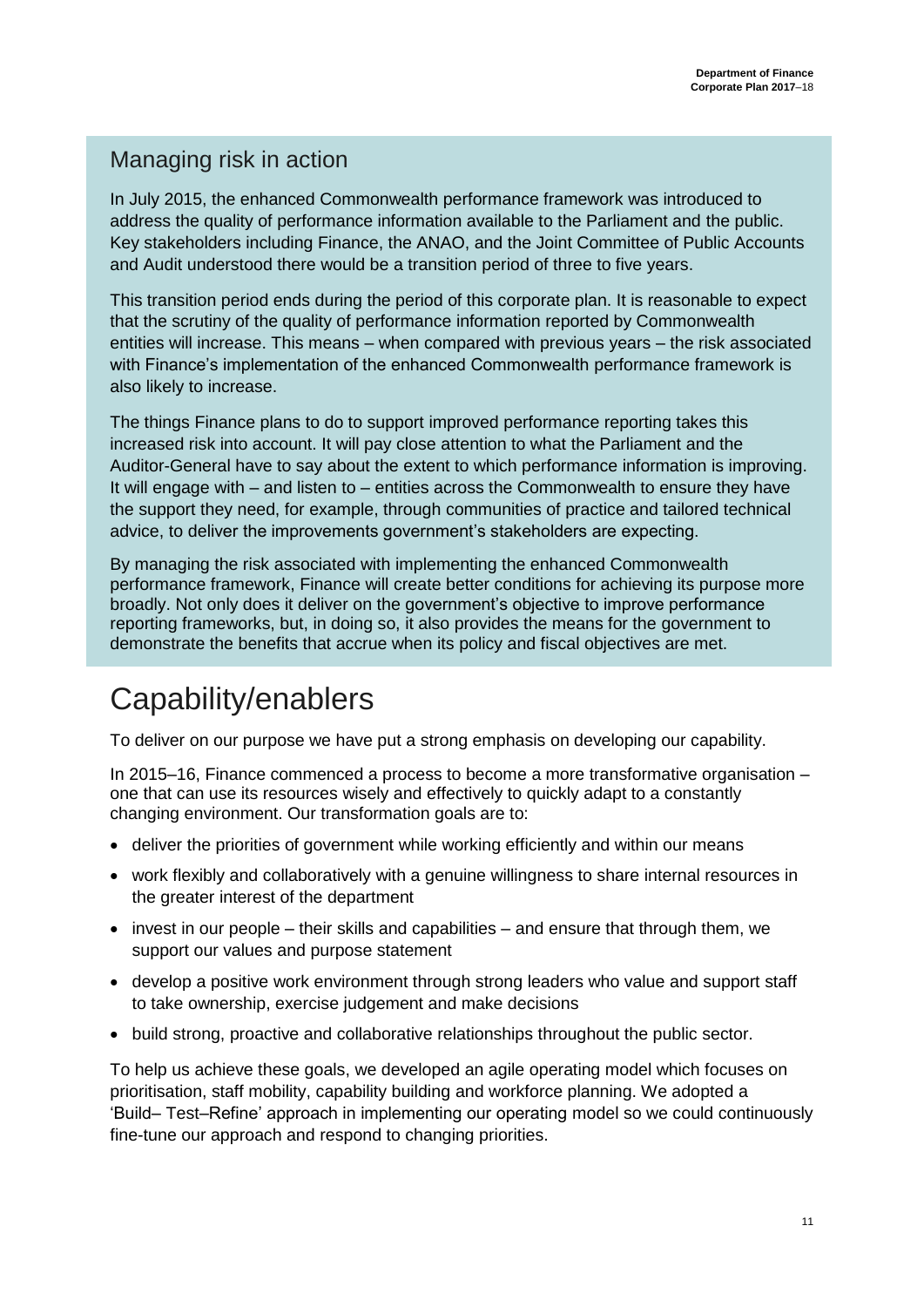This approach is important to Finance as it is not just about knowing how to deliver for government now, based on existing priorities and resources, it is also about our ability to continuously refine our model over time to enable us to deliver in the future. This means we will be able to continue to perform against our purpose as government expectations change over the four years of this plan and beyond.

Throughout the period of this plan, Finance must continue to transform. This means it is critical to seek opportunities to be a more modern entity making greater use of emerging technology to support automated processes and systems. We must also harness the rapid growth of data sources and analytical tools to help us provide quality and timely advice to government and other entities. The skills mix of Finance's workforce will change to support these emerging capabilities.

### **Prioritisation: maximising our resources to deliver**

Prioritisation is the process we use to ensure we focus our energy and resources on the work that is the highest priority for government. It provides a structure to consider all the activities we undertake, and their relative priority, so that we allocate resources sensibly. It also involves making sure our staff have the right capabilities to meet these priorities. Our robust governance framework and risk reporting processes help us make well-informed decisions around prioritising projects and activities, and allocating resources accordingly.

## **Mobility: flexible and efficient operations**

We have a team of around 220 project staff who we are able to move flexibly to work on different priority projects as they emerge. We consider a staff member's capabilities, development needs and career goals when opportunities arise. Once they have completed a project, we match them to the next organisational priority.

This approach has seen us meet 50 per cent of the human resources required for new and emerging priorities.

Finance has also implemented an innovative 'surge' model, which involves training staff across the department for temporary redeployment to priority business areas experiencing peak demand. The model has proved extremely successful and we have deployed surge teams to support two federal Budgets, the 2016 general election and the Central Budget Management System redevelopment project.

Surge staff receive training as well as on the job experience doing work that is different to their usual role. In turn, this builds the department's capability as a whole. Through 'surge', Finance has trained up to 40 staff for potential temporary redeployment to a priority area, depending on that area's need.

These strategies help us manage our key risks and deliver our work within current Average Staffing Levels.

## **Capability: making the most of our people, information and technology**

With the right human capability and tools, we can provide high quality and well-informed advice to government.

Finance has a talented workforce that combines highly experienced long-term staff with the 43 per cent of staff who have been here for less than five years – creating an ideal mix of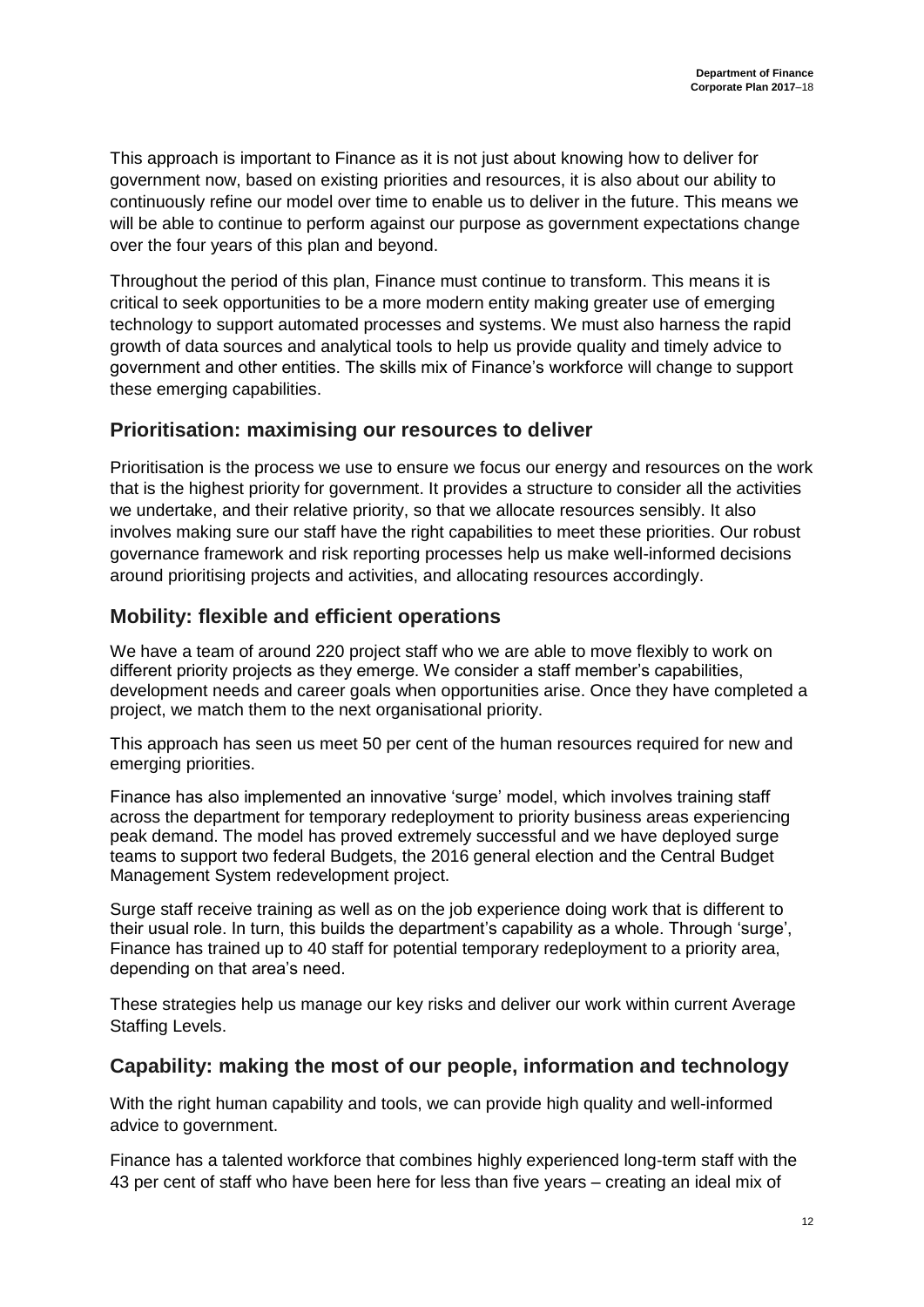in-depth knowledge with new and diverse perspectives. Almost 50 per cent of our staff have come from other Commonwealth entities, while 45 per cent of all our staff have a tertiary qualification. Finance draws on the diverse knowledge and skills of its staff as a key lever to building capability and achieving its purpose.

To further enhance our capability, most of our staff have access to mobile devices that enable them to easily move between different areas of the organisation – either on a long-term basis or simply when collaborating with colleagues on a project. These aspects combine to boost our productivity and enable us to work in a flexible and agile manner.

Finance has developed a capability database which provides a profile of each staff member and their individual skills, experience and capabilities along with their desired development areas. This helps us to mobilise staff with the right skills to emerging priorities, identify and address gaps in our capability, and plan for our future. We value the meaningful career conversations we have with staff, as do they.

Finance's Graduate Certificate in Public Policy and Finance is also building both internal and external capability. This public sector, purpose-built program, delivered by the Institute of Governance and Policy Analysis at the University of Canberra, builds capability among emerging leaders at Finance and the APS. Students develop a thorough understanding of the Australian Government Budget Framework as well as sound financial, strategic and policy development capabilities.

## **Workforce planning: building talent and leadership**

Our workforce planning assists us to understand our current, and shape our future, workforce to respond to emerging government priorities in a changing environment. We consult across our organisation, and beyond, to ensure we have a workforce to meet business outcomes now, as well as growing one to meet business outcomes of the future.

The Senior Executive Service leadership group has worked together to develop the leadership expectations that they consider are essential to us achieving our objectives. They have come up with three expectations and what these mean to guide their own development, approach to their teams and external relationships.

## Leadership expectations

**Develop self, develop others** – no matter what your classification, a foundational element of leadership is reflecting on your strengths and areas for development, and investing time and effort to improve. Of equal importance, especially when you become responsible for managing others, is investing in developing the staff around you. This starts with honest and constructive feedback and is an ongoing process. Investing in ourselves and our people will help us to build our culture and grow as an organisation.

**Be part of the solution** – everyone is encouraged to work together for shared outcomes. If you notice something needs to be addressed, help create the solution. Take a positive approach to your work by looking to understand and overcome challenges that you come across in your daily work.

**Collaborate, innovate** – this is about how we approach our work. The outcomes we work towards are increasingly dependent on the collective contribution of others. In this environment, we will achieve our greatest success through innovating and working together.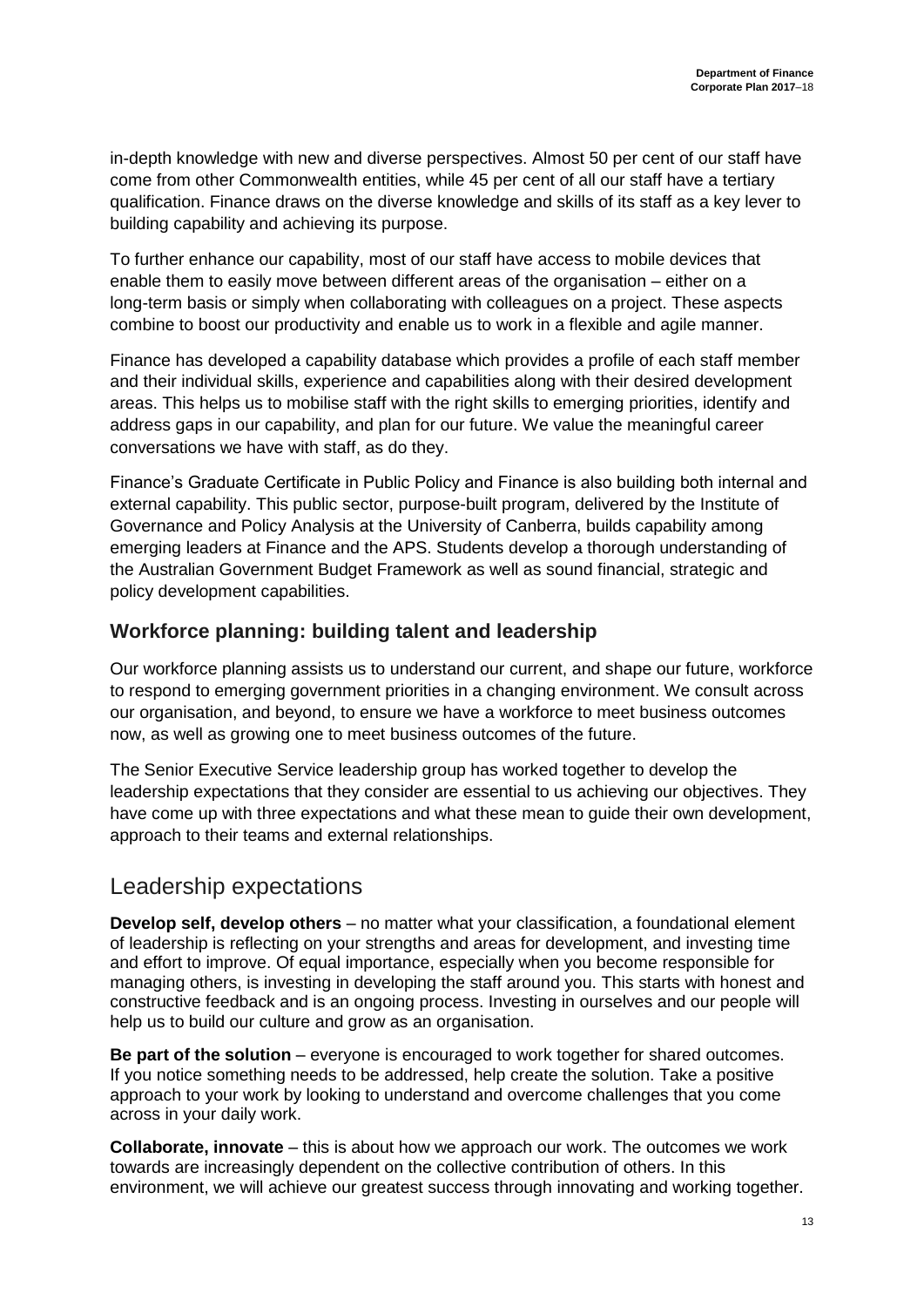We are working towards building an innovative and collaborative culture where staff feel supported and inspired to ask 'why' and look for ways to improve the way we work.

## Stream recruitment – an innovative approach

A workforce planning initiative recently introduced by Finance is 'stream recruitment' – an innovative approach where we recruit in groups across levels according to broader categories of work, rather than filling individual roles as they become vacant.

In this way, we have a ready pool of pre-qualified candidates from both within and outside the department when roles become available. This streamlined approach negates the need to undertake lengthy individual recruitment processes and further enhances our agile working environment.

Finance recognises that its ability to attract, engage and retain a diverse and talented workforce will support a broader exchange of ideas and knowledge, and build diverse capability and leadership in order to meet our purpose.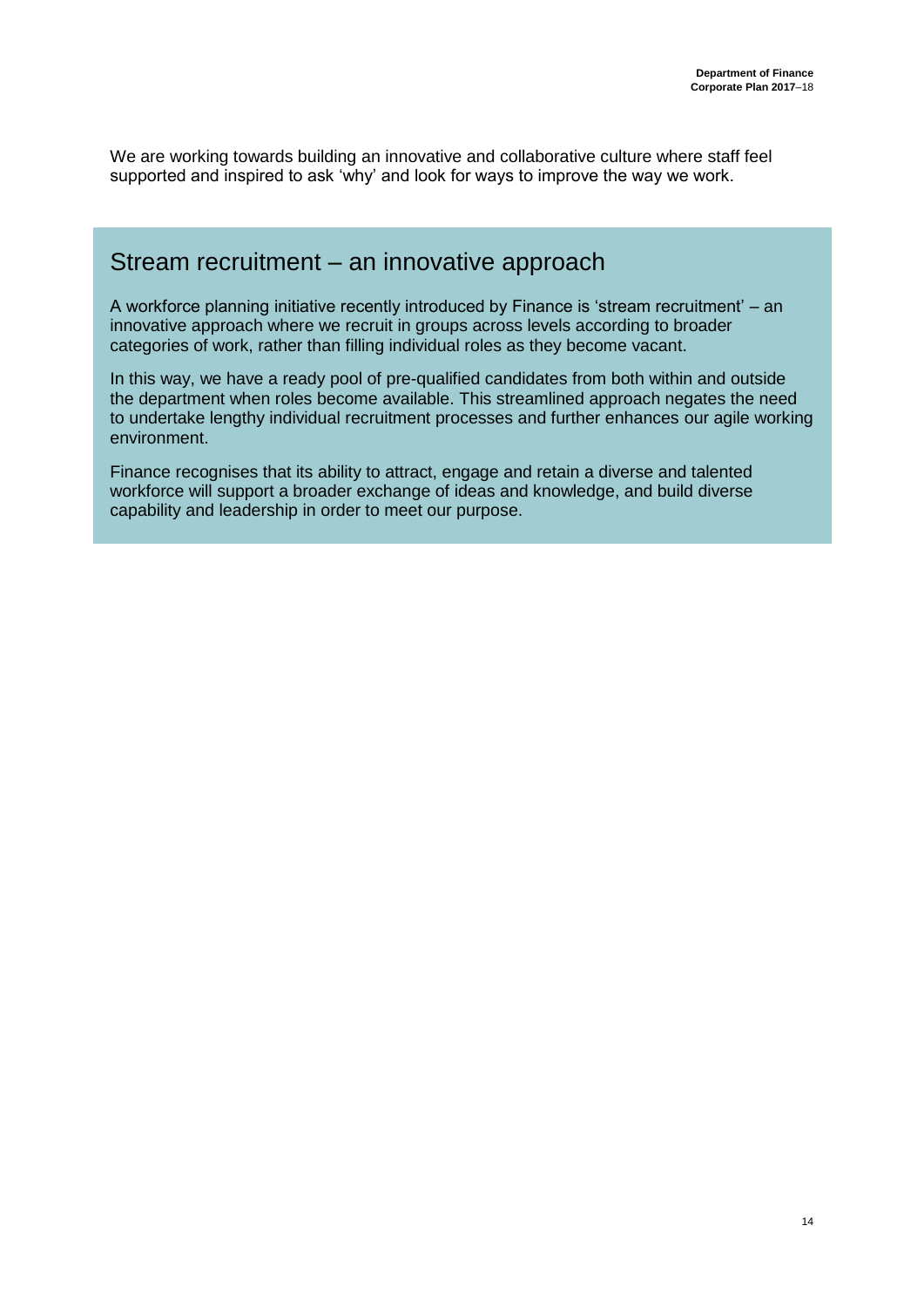## **Build–Test–Refine: supporting new ideas**

In 2017–18 we will review progress with our transformation to identify new priorities and opportunities.

Staff at all levels are actively involved in our transformation through collaboration, consultation and co-design. We are working with our people to build our capacity to be innovative, engage appropriately with risk and collectively problem-solve. This, in turn, is influencing how we engage with our external stakeholders.

In addition, we are strengthening our engagement with our public sector partners to better support them to find solutions to complex problems, and to navigate budget and legislative frameworks in order to realise the best policy outcomes for government and taxpayers.

Our focus in 2017–18 and over the period of the plan will be to continue to build, test and refine our operating model. This includes improving and modernising our business processes and preparing to transition core transactional services to a shared services arrangement. Transitioning to shared services will provide Finance with the opportunity to access leading edge, scalable systems which, among other things, will enable us to automate and digitise some of our routine processes. It will also provide a platform for transforming our business processes.

As part of the Data Integration Partnership for Australia, Finance is also working to embed technologies and practices to support the better use of data to improve the quality of our analysis to government.

## **Our financials**

Finance has a total departmental budget of \$9,750 million in 2017–18. Of this, \$522 million is for departmental expenses and \$84 million is for departmental capital, representing 16.1 per cent of our total departmental spend.

Further information regarding Finance's budget estimates (departmental and administered), Average Staffing Levels and financial statements for the reporting period is set out in the [Finance Portfolio Budget Statements 2017–18.](http://www.finance.gov.au/sites/default/files/2017-18-pbs-full.pdf?v=1)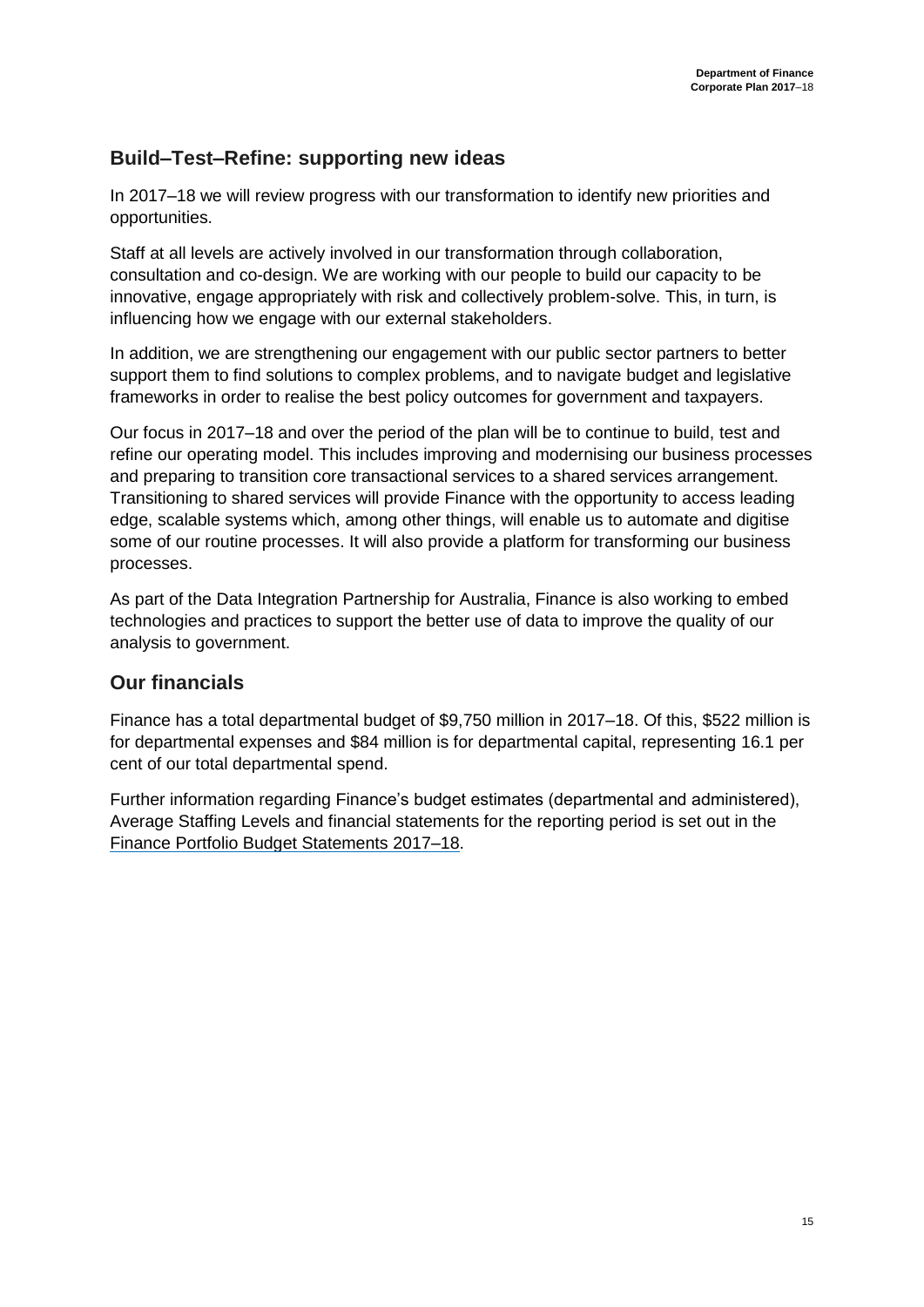# <span id="page-15-0"></span>Performance

Finance seeks to continuously strengthen the performance information it provides to the Parliament and broader community. The development of the 2017–18 Corporate Plan reflects the ongoing and maturing dialogue within Finance with regard to performance, risk and capability.

Finance has published a new set of purpose-focused performance criteria in this corporate plan under a modified and clearer single purpose statement.

The performance measures in this plan have further enhanced the measures in the 2017–18 Portfolio Budget Statements by strengthening the focus on the impacts of what we do. As such, Finance will use the 2017–18 Corporate Plan measures to report on our performance and achievements in the 2017–18 Annual Performance Statement.

In addition, the plan has been updated to reflect machinery of government changes over the past 12 months. These comprise the creation of the Independent Parliamentary Expenses Authority and subsequent movement of staff from Finance to the new entity, and the movement of a number of ICT functions and staff to the Digital Transformation Agency. Joining Finance during the year was the Service Delivery Office functions and staff.

| <b>Advising on expenditure</b>                                                                                                                                                                                                                                                                                                                                     |                                                                                                                                                                                                                                                                          |                                                                                                                                                                                                                                                                                                                                                                                                                                                                                                                                                                       |                                                                                                                                                                                                                                                                                                                                                                                                                                                                                                                                                                     |
|--------------------------------------------------------------------------------------------------------------------------------------------------------------------------------------------------------------------------------------------------------------------------------------------------------------------------------------------------------------------|--------------------------------------------------------------------------------------------------------------------------------------------------------------------------------------------------------------------------------------------------------------------------|-----------------------------------------------------------------------------------------------------------------------------------------------------------------------------------------------------------------------------------------------------------------------------------------------------------------------------------------------------------------------------------------------------------------------------------------------------------------------------------------------------------------------------------------------------------------------|---------------------------------------------------------------------------------------------------------------------------------------------------------------------------------------------------------------------------------------------------------------------------------------------------------------------------------------------------------------------------------------------------------------------------------------------------------------------------------------------------------------------------------------------------------------------|
| <b>Activity</b>                                                                                                                                                                                                                                                                                                                                                    | Performance criteria                                                                                                                                                                                                                                                     | Assessed as                                                                                                                                                                                                                                                                                                                                                                                                                                                                                                                                                           | <b>Methodology</b>                                                                                                                                                                                                                                                                                                                                                                                                                                                                                                                                                  |
| Coordinate, prepare and<br>advise the Minister for<br>Finance and Expenditure<br>Review Committee of<br>Cabinet on the delivery of<br>the Budget and related<br>fiscal updates, including<br>appropriations legislation<br>and the government's<br>financial statements, to<br>contribute to promoting the<br>government's fiscal target<br>and policy objectives. | Budget papers, related<br>updates (e.g. the<br>Mid-Year Economic and<br>Fiscal Outlook) and<br>Appropriation Bills are<br>accurate, delivered within<br>required timeframes and<br>meet the government's<br>fiscal and policy objectives<br>and legislative obligations. | Budget papers and related<br>updates are produced in<br>accordance with the<br>timeframes and other<br>requirements of the Charter<br>of Budget Honesty Act<br>1998.<br>Appropriation Bills are<br>introduced into Parliament<br>at times intended by<br>government and in<br>accordance with legislative<br>requirements.<br>Budget estimates are<br>based on external reporting<br>standards and any<br>departures from external<br>reporting standards are<br>identified, consistent with<br>requirements set out in the<br>Charter of Budget Honesty<br>Act 1998. | Demonstrated by tabling<br>dates of Budget papers,<br>related updates and<br>Appropriation Bills recorded<br>in the Hansard.<br>Program estimates are<br>reviewed and updated to<br>take account of the best<br>available information to<br>maximise their reliability<br>and accuracy.<br>Budget papers and related<br>updates outline the external<br>reporting standards used<br>and identify any departures<br>from that standard.<br>Significant differences<br>between the estimated<br>expenses and final<br>outcome are explained and<br>reported annually. |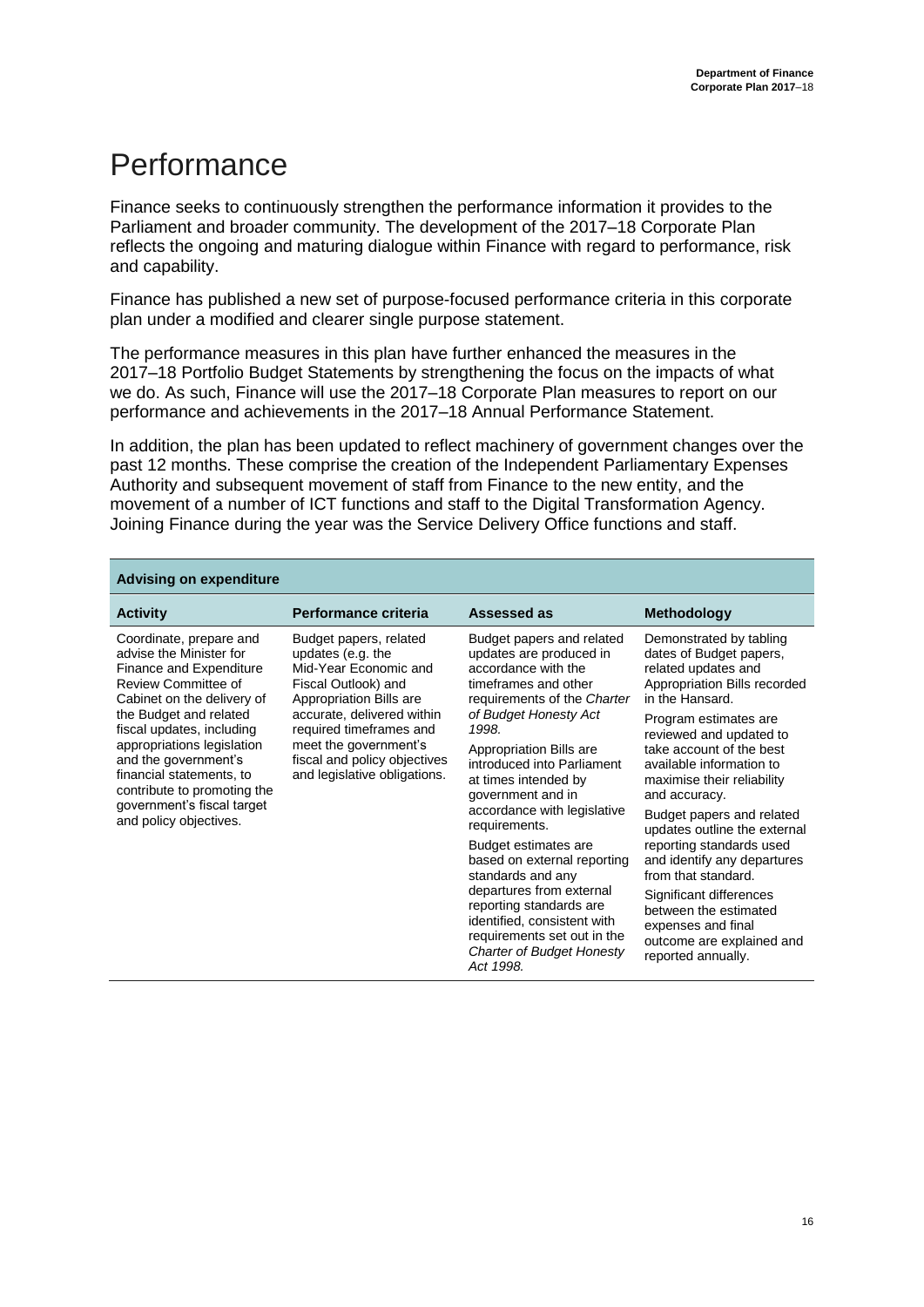| <b>Activity</b>                                                                                                                                                                  | Performance criteria                                                                                     | Assessed as                                                                                                                                                                                                                         | <b>Methodology</b>                                                                                                                                                                                                          |
|----------------------------------------------------------------------------------------------------------------------------------------------------------------------------------|----------------------------------------------------------------------------------------------------------|-------------------------------------------------------------------------------------------------------------------------------------------------------------------------------------------------------------------------------------|-----------------------------------------------------------------------------------------------------------------------------------------------------------------------------------------------------------------------------|
|                                                                                                                                                                                  |                                                                                                          | Budget estimates are<br>accurate (taking into<br>account, to the fullest<br>extent possible, all<br>government decisions and<br>other circumstances that<br>may have a material effect),<br>and explanations are<br>provided where: |                                                                                                                                                                                                                             |
|                                                                                                                                                                                  |                                                                                                          | $\leq$ 2% difference between<br>first forward year estimated<br>expenses and Final Budget<br>Outcome for first forward<br>year                                                                                                      |                                                                                                                                                                                                                             |
|                                                                                                                                                                                  |                                                                                                          | $\leq$ 1.5% difference between<br>budget estimated expenses<br>and Final Budget Outcome<br>for budget year                                                                                                                          |                                                                                                                                                                                                                             |
|                                                                                                                                                                                  |                                                                                                          | $\leq$ 1.0% difference between<br>the revised current year<br>estimates at Mid-Year<br><b>Fiscal Outlook and final</b><br>budget outcome for the<br>current year                                                                    |                                                                                                                                                                                                                             |
|                                                                                                                                                                                  |                                                                                                          | $\leq 0.5\%$ difference between<br>the current year estimates<br>at budget time and Final<br>Budget Outcome for the<br>current year.                                                                                                |                                                                                                                                                                                                                             |
|                                                                                                                                                                                  | The government's financial<br>statements, including<br>monthly statements, are<br>complete, accurate and | Monthly financial<br>statements prepared within<br>an average of 21 days of<br>the end of the month for                                                                                                                             | Date of correspondence to<br><b>Minister for Finance</b><br>providing monthly financial<br>statements.                                                                                                                      |
|                                                                                                                                                                                  | released publicly on<br>timeframes agreed with the<br>government.                                        | which they are prepared<br>following the release of the<br>Final Budget Outcome.<br>Consolidated financial                                                                                                                          | Date of correspondence<br>providing consolidated<br>financial statements to the<br>Auditor-General                                                                                                                          |
|                                                                                                                                                                                  |                                                                                                          | statements are provided to<br>Auditor-General by 30<br>November of each year.                                                                                                                                                       | determined.<br>Measured monthly and<br>reported annually                                                                                                                                                                    |
| Daily disbursement through<br>the Central Cash<br>Management System so<br>that entities can deliver on<br>the policy objectives of the<br>government on necessary<br>timeframes. | Commonwealth entities<br>have access to cash made<br>available by Parliament on<br>a daily basis.        | The cash needs of each<br>and every Commonwealth<br>entity is met for each and<br>every day of the 2017-18<br>financial year.                                                                                                       | <b>CBMS and Reserve Bank</b><br>daily data transmission<br>records can be used to<br>demonstrate that the<br>payment runs have been<br>completed each day with<br>drawdowns available to<br>agencies.<br>Measured daily and |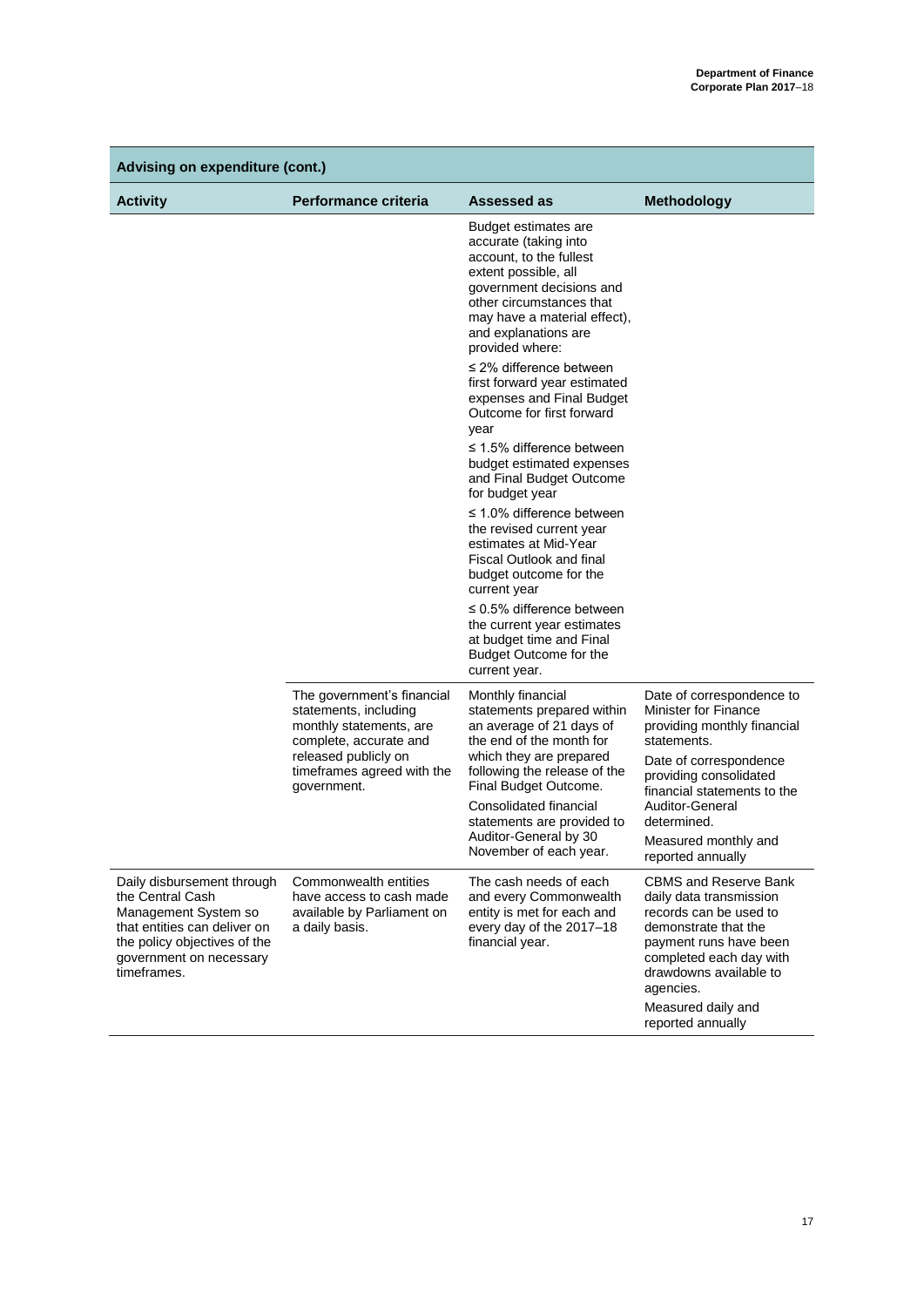### **Public Sector resourcing and transformation**

| <b>Activity</b>                                                                                                                                                                                                                                                                                                                                  | Performance criteria                                                                                                                                                                                                                                                                                                                                              | Assessed as                                                                                                                                                                                                                                                                                                                                                                                      | <b>Methodology</b>                                                                                                                                                                                                                                                                                                                                          |
|--------------------------------------------------------------------------------------------------------------------------------------------------------------------------------------------------------------------------------------------------------------------------------------------------------------------------------------------------|-------------------------------------------------------------------------------------------------------------------------------------------------------------------------------------------------------------------------------------------------------------------------------------------------------------------------------------------------------------------|--------------------------------------------------------------------------------------------------------------------------------------------------------------------------------------------------------------------------------------------------------------------------------------------------------------------------------------------------------------------------------------------------|-------------------------------------------------------------------------------------------------------------------------------------------------------------------------------------------------------------------------------------------------------------------------------------------------------------------------------------------------------------|
| Working with partners<br>across government (e.g.<br>the Digital Transformation<br>Agency, the Department of<br>the Prime Minister and<br>Cabinet and the<br>Department of Education)<br>to invest the government's<br>\$500 million modernisation<br>fund and help establish a<br>smaller, smarter and more<br>sustainable government<br>sector. | Finance's management of<br>the Modernisation Fund<br>process ensures that the<br>projects delivered<br>modernise the public<br>service.                                                                                                                                                                                                                           | Projects to fully invest<br><b>Modernisation Fund</b><br>allocations as identified by<br>government - all projects<br>commence by 30 June<br>2017.<br>Milestones delivered by<br>relevant entities during the<br>life of each and every<br>project.<br>All projects completed -<br>within parameters set by<br>government - by 30 June<br>2020.                                                  | Determined based on date<br>of government agreement<br>to projects being allocated<br>funding in 2017-18 and the<br>commencement dates,<br>milestones and deliverables<br>set out in project<br>agreements managed by<br>the Department of Finance.<br>Measured at 30 June 2017<br>and reported annually until<br>the end of the 2019–20<br>financial year. |
|                                                                                                                                                                                                                                                                                                                                                  | Back office functions (e.g.<br>financial, human resources<br>and associated IT systems)<br>for 60 agencies are<br>consolidated into six shared<br>service hubs.                                                                                                                                                                                                   | 97 per cent of Average<br>Staffing Level in scope for<br>the Shared Services<br>Program will be receiving<br>services from one of the<br>hubs by 30 June 2021:<br>24 agencies<br>$\bullet$<br>transitioned by<br>30 June 2018<br>36 agencies<br>$\bullet$<br>transitioned by<br>30 June 2019<br>65 agencies<br>transitioned by<br>30 June 2020<br>87 agencies<br>transitioned by<br>30 June 2021 | Progress is measured<br>continuously and reported<br>annually from 2018-19<br>using information collected<br>from service agreements<br>between provider hubs and<br>consuming entities.                                                                                                                                                                    |
|                                                                                                                                                                                                                                                                                                                                                  | Entities participating in the<br><b>Streamlining Government</b><br><b>Grants Administration</b><br>Program adopt the<br>common grants<br>management processes<br>being delivered via the two<br>grants administration hubs<br>(Community and Business<br>Grants Hubs), replacing the<br>multiple ICT systems and<br>business processes<br>currently in operation. | 74 per cent of existing grant<br>programs delivered by the<br>grant hubs by 30 June<br>2019.                                                                                                                                                                                                                                                                                                     | Progress is being<br>monitored quarterly, as per<br>transition schedules agreed<br>by the grants hubs and<br>consuming entities.                                                                                                                                                                                                                            |
|                                                                                                                                                                                                                                                                                                                                                  | Finance facilitates:<br>the streamlining of and<br>improving access to<br>government services,                                                                                                                                                                                                                                                                    | Evidence of reduced<br>duplication between<br>agencies and improved<br>user experience.                                                                                                                                                                                                                                                                                                          | Case studies that<br>demonstrate reduced<br>duplication between<br>agencies.                                                                                                                                                                                                                                                                                |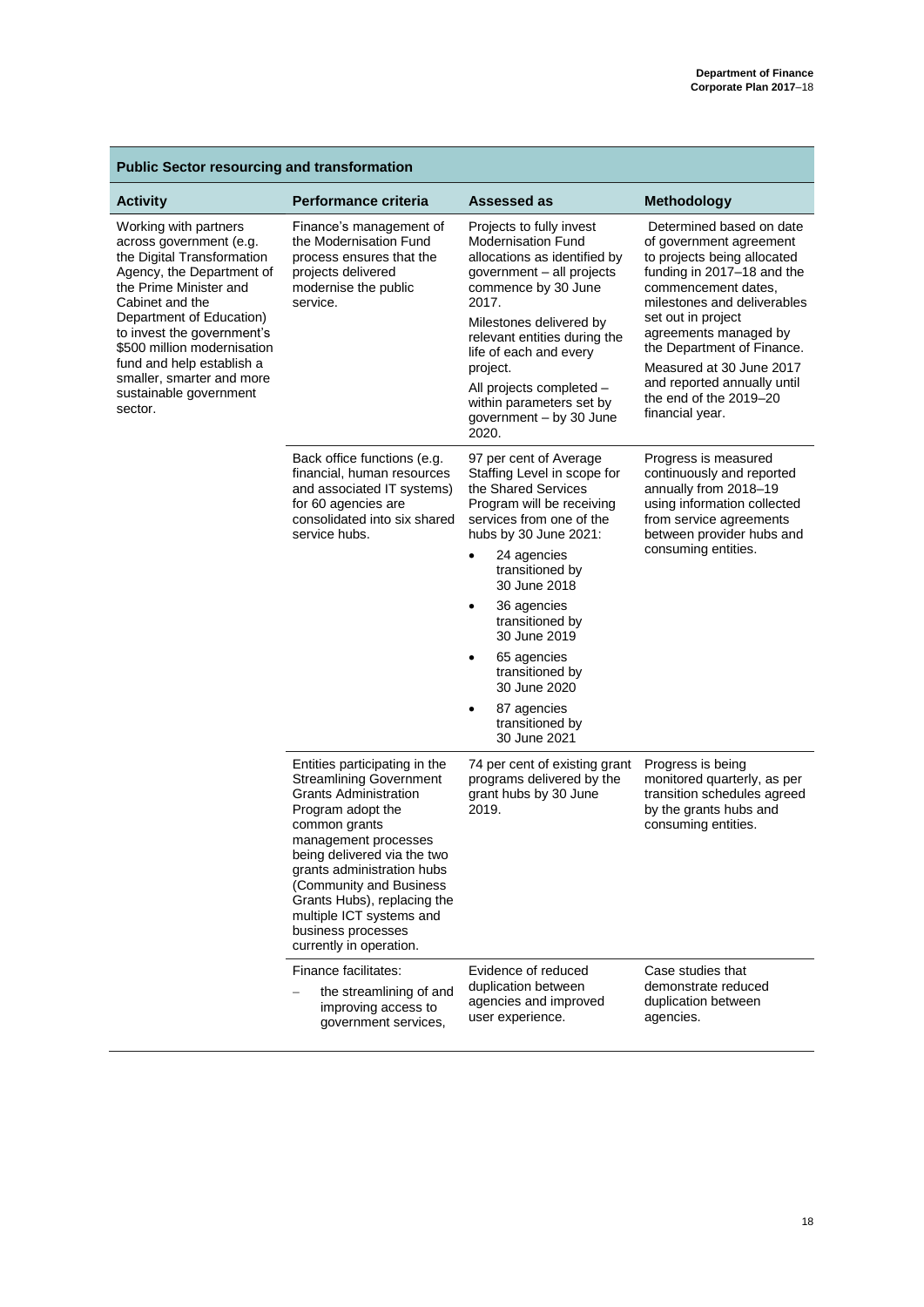÷

| Public Sector resourcing and transformation (cont.)                                                                                                                                                                                                                                                       |                                                                                                                                                                                          |                                                                                                                                                                                                                                                                                                                                                                                                                     |                                                                                                                                                                                                                                                                                                                                                                                                                                                                                                 |
|-----------------------------------------------------------------------------------------------------------------------------------------------------------------------------------------------------------------------------------------------------------------------------------------------------------|------------------------------------------------------------------------------------------------------------------------------------------------------------------------------------------|---------------------------------------------------------------------------------------------------------------------------------------------------------------------------------------------------------------------------------------------------------------------------------------------------------------------------------------------------------------------------------------------------------------------|-------------------------------------------------------------------------------------------------------------------------------------------------------------------------------------------------------------------------------------------------------------------------------------------------------------------------------------------------------------------------------------------------------------------------------------------------------------------------------------------------|
| <b>Activity</b>                                                                                                                                                                                                                                                                                           | Performance criteria                                                                                                                                                                     | Assessed as                                                                                                                                                                                                                                                                                                                                                                                                         | <b>Methodology</b>                                                                                                                                                                                                                                                                                                                                                                                                                                                                              |
|                                                                                                                                                                                                                                                                                                           | an increase in data<br>analytics capability<br>across Commonwealth<br>entities<br>investment of<br>Commonwealth<br>entities to place their<br>operations on a more<br>sustainable basis. | Evidence of the use of<br>increased data analytics<br>capability to design better<br>targeted and more effective<br>services in sectors<br>including education, social<br>services, health and aged<br>care.<br>Evidence that investment in<br>business models and<br>renewing ageing assets<br>has allowed entities to<br>improve business practices<br>and increase the<br>sustainability of their<br>operations. | At least one case study<br>conducted and reported<br>annually from 2018-19<br>onwards.                                                                                                                                                                                                                                                                                                                                                                                                          |
|                                                                                                                                                                                                                                                                                                           | Finance participation in the<br>Data Integration<br>Partnership for Australia<br>will contribute to an<br>increase in data analytics<br>capability across<br>Commonwealth entities.      | Evidence of the use of<br>increased data analytics<br>capability to design better<br>targeted and more effective<br>services in sectors<br>including education, social<br>services, health and aged<br>care.                                                                                                                                                                                                        | Case studies that<br>demonstrate the improved<br>design and benefits of<br>services.<br>At least one case study<br>conducted and reported<br>annually from 2018-19<br>onwards.                                                                                                                                                                                                                                                                                                                  |
|                                                                                                                                                                                                                                                                                                           | Finance facilitates the<br>investment of<br>Commonwealth entities to<br>place their operations on a<br>more sustainable basis.                                                           | Evidence that investment in<br>business models and<br>renewing ageing assets<br>has allowed entities to<br>improve business practices<br>and increase the<br>sustainability of their<br>operations.                                                                                                                                                                                                                 | Case studies that<br>demonstrate the benefits of<br>investments.<br>At least one case study<br>conducted and reported<br>annually from 2018-19<br>onwards.                                                                                                                                                                                                                                                                                                                                      |
| Support the proper use of<br>public resources by<br>Commonwealth entities and<br>companies under the<br><b>Commonwealth Resource</b><br>Management Framework,<br>including through an<br>independent review of the<br>Public Governance,<br>Performance and<br>Accountability Act 2013<br>(the PGPA Act). | Commonwealth entities and<br>companies understand their<br>obligations under the<br>PGPA Act, and are<br>equipped and supported to<br>meet them.                                         | Survey of entities to<br>understand what issues<br>have arisen in relation to<br>the operation and<br>application of how the<br>implementation of the<br>PGPA Act contributes to<br>resource management and<br>the extent to which and<br>what Finance support is<br>required (e.g. guidance<br>materials and advisory<br>services).                                                                                | A survey of Chief Finance<br>Officers across all<br>Commonwealth entities and<br>companies on:<br>the extent to which<br>legal requirements<br>under the PGPA Act<br>are understood and<br>met<br>other issues that have<br>٠<br>arisen in relation to the<br>Act and associated<br>rules.<br>Questions will be framed<br>and responses analysed in<br>a manner consistent with<br>accepted market research<br>practice.<br>Conduct and report on<br>survey in 2017-18 and<br>subsequent years. |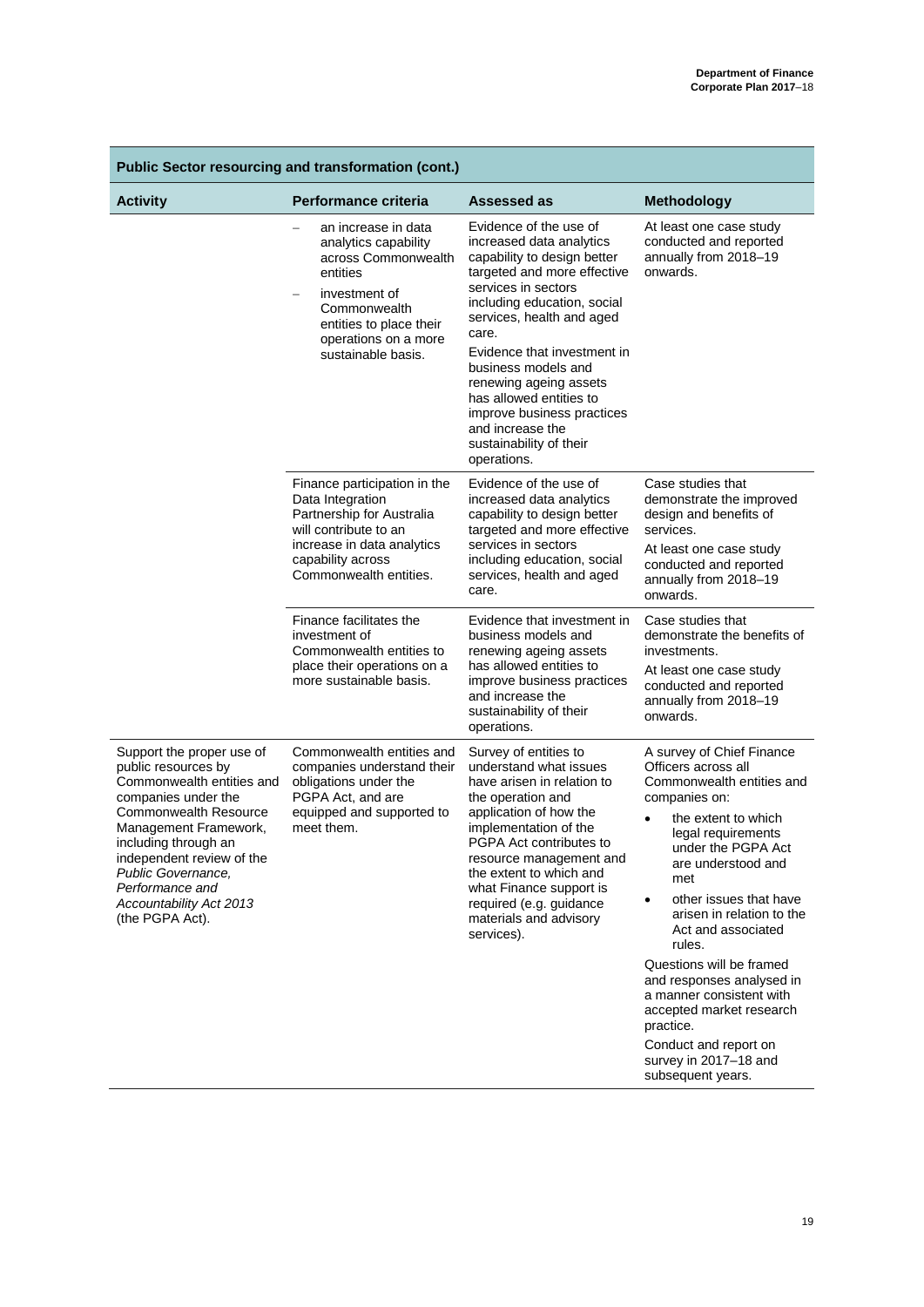| Public Sector resourcing and transformation (cont.)                                                                                                                                                                                                            |                                                                                                                                                                                               |                                                                                                                                                                                                                                                                                                                                                                             |                                                                                                                                                                                                                                                                                                                                                                                                                                                                                                                                                 |
|----------------------------------------------------------------------------------------------------------------------------------------------------------------------------------------------------------------------------------------------------------------|-----------------------------------------------------------------------------------------------------------------------------------------------------------------------------------------------|-----------------------------------------------------------------------------------------------------------------------------------------------------------------------------------------------------------------------------------------------------------------------------------------------------------------------------------------------------------------------------|-------------------------------------------------------------------------------------------------------------------------------------------------------------------------------------------------------------------------------------------------------------------------------------------------------------------------------------------------------------------------------------------------------------------------------------------------------------------------------------------------------------------------------------------------|
| <b>Activity</b>                                                                                                                                                                                                                                                | <b>Performance criteria</b>                                                                                                                                                                   | Assessed as                                                                                                                                                                                                                                                                                                                                                                 | <b>Methodology</b>                                                                                                                                                                                                                                                                                                                                                                                                                                                                                                                              |
|                                                                                                                                                                                                                                                                | The government and key<br>Parliamentary committees<br>have confidence that public<br>resources are used<br>efficiently, effectively,<br>economically and ethically.                           | Australian National Audit<br>Office (ANAO) reports do<br>not include adverse<br>findings on the PGPA Act<br>and associated rules.                                                                                                                                                                                                                                           | Monitor all ANAO reports<br>tabled in Parliament each<br>financial year and assess<br>findings on PGPA Act and<br>associated rules.<br>Measured continuously and<br>reported annually.                                                                                                                                                                                                                                                                                                                                                          |
|                                                                                                                                                                                                                                                                | Independent statutory<br>review of the PGPA Act<br>identifies the level of<br>effectiveness of the Act and<br>associated rules in<br>supporting a robust<br>resource management<br>framework. | Review completed in<br>2017-18.<br>The review finds<br>implementation of the Act<br>has been effective and<br>identifies minimal<br>opportunities for further<br>enhancements on proper<br>use of public resources.                                                                                                                                                         | As determined based on<br>recommendations and key<br>findings documented in a<br>report to the Minister for<br>Finance by the<br>independent statutory<br>review.<br>Outcomes of completed<br>review reported in 2017-<br>18, and examined by the<br>Joint Committee of Public<br><b>Accounts and Audit</b><br>(JCPAA).<br>Reporting on<br>implementation of any<br>actions arising from review<br>from 2017-18 to 2018-19.                                                                                                                     |
| Implement and support the<br>enhanced Commonwealth<br>performance framework as<br>a means to improve<br>planning and accountability<br>to provide meaningful<br>information to the<br>Parliament and the public<br>(Section 5(c)(ii) of the<br>PGPA Act 2013). | Better performance<br>information is available to<br>the Australian Parliament<br>and the public.                                                                                             | ANAO reports and JCPAA<br>consideration of these<br>reports confirm that<br>published performance<br>information is improving in<br>its quality and<br>insightfulness.<br>Annual analysis of<br>corporate plans and annual<br>performance statements<br>identify an increasing<br>number of Commonwealth<br>entities and companies are<br>demonstrating better<br>practice. | As determined from the<br>recommendations and key<br>findings of ANAO reports<br>on published corporate<br>plans and annual<br>performance statements.<br>JCPAA views on the quality<br>of performance information<br>will be determined by<br>analysing its findings on<br>various ANAO reports.<br>Increasing number of<br>entities display better<br>practice as determined by<br>Finance's qualitative<br>analysis of corporate plans<br>and annual performance<br>statements each financial<br>year.<br>Measured and reported<br>annually. |
| Provide a policy, regulatory<br>and legislative framework<br>that facilitates maximising<br>the returns on investment<br>funds managed by the<br>Future Fund Board of<br>Guardians (e.g. the \$130<br>billion Future Fund.)                                    | Investments of managed<br>funds create returns within<br>the agreed level of risk.                                                                                                            | Investment mandates for<br>the managed funds issued<br>by the Australian<br>Government are met.                                                                                                                                                                                                                                                                             | Based on quarterly portfolio<br>updates published online<br>by the Future Fund<br>Management Agency.<br>Measured and reported on<br>a quarterly basis.                                                                                                                                                                                                                                                                                                                                                                                          |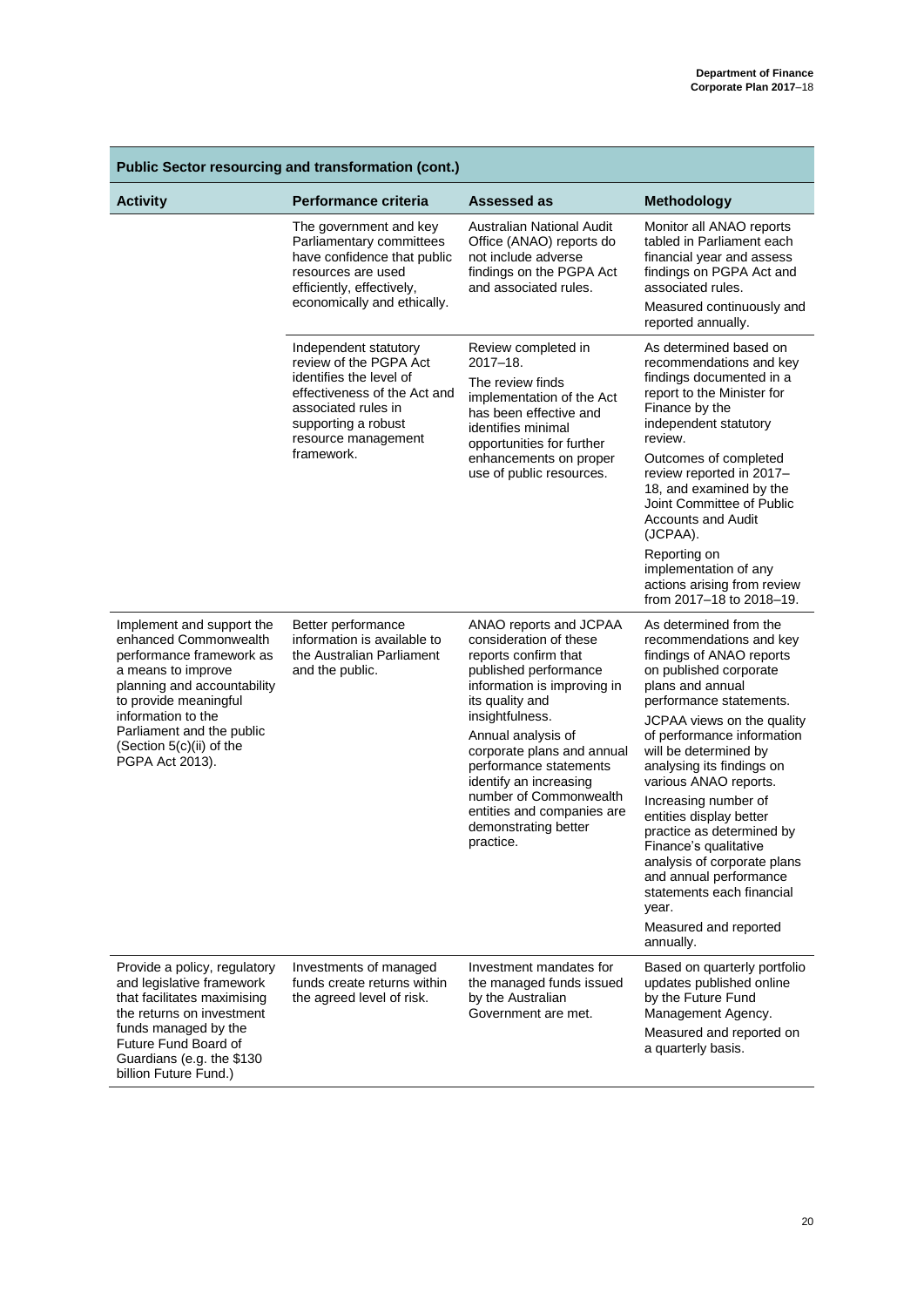an<br>Ma

| <b>Public Sector resourcing and transformation (cont.)</b>                                                                                                              |                                                                                                                                                                                                                                                                                                                                                                                                                                                                                              |                                                                                                                                                                                                                                                                                                                                                                                                                                                      |                                                                                                                                                                                                                                                        |
|-------------------------------------------------------------------------------------------------------------------------------------------------------------------------|----------------------------------------------------------------------------------------------------------------------------------------------------------------------------------------------------------------------------------------------------------------------------------------------------------------------------------------------------------------------------------------------------------------------------------------------------------------------------------------------|------------------------------------------------------------------------------------------------------------------------------------------------------------------------------------------------------------------------------------------------------------------------------------------------------------------------------------------------------------------------------------------------------------------------------------------------------|--------------------------------------------------------------------------------------------------------------------------------------------------------------------------------------------------------------------------------------------------------|
| <b>Activity</b>                                                                                                                                                         | Performance criteria                                                                                                                                                                                                                                                                                                                                                                                                                                                                         | Assessed as                                                                                                                                                                                                                                                                                                                                                                                                                                          | Methodology                                                                                                                                                                                                                                            |
| Leverage experience and<br>influence of the Australian<br>Government to achieve<br>value for money<br>procurements.                                                     | Finance works with external<br>stakeholders to develop,<br>implement and maintain<br>systems and policies to<br>support a fair, efficient, and<br>transparent procurement<br>framework for the<br>Australian Government and<br>its suppliers.                                                                                                                                                                                                                                                | Finance advice services,<br>training, events and other<br>support mechanisms are<br>well attended or utilised.<br>AusTender data is made<br>available to enable analysis<br>of market sector<br>participation, e.g. Small and<br>Medium Enterprises and<br><b>Australian Disability</b><br>Enterprises.<br>Regular engagement with<br>domestic and international<br>stakeholders is established<br>to support information<br>exchange on advances in | Measured and reported<br>annually via data and<br>feedback collected from<br>various sources such as:<br>AusTender helpdesk<br>$\bullet$<br>$\bullet$<br>agency procurement<br>forums<br>stakeholders<br>٠<br>agency advice<br>$\bullet$<br>enquiries. |
|                                                                                                                                                                         | Whole-of-Australian-<br>Government (WoAG)<br>procurement arrangements<br>for non-ICT corporate<br>services (e.g. travel<br>bookings and major office<br>equipment) generate<br>savings for Commonwealth<br>entities that access these<br>arrangements.                                                                                                                                                                                                                                       | procurement policy.<br>The total nett value of<br>annual savings as a result<br>of WoAG procurement<br>arrangements reported by<br>Commonwealth entities.                                                                                                                                                                                                                                                                                            | Savings are based on<br>volume and pricing,<br>compared where possible<br>against similar<br>arrangements or markets.<br>These are calculated when<br>the arrangements are<br>created, extended or<br>refreshed.                                       |
| Deliver on the<br>government's policy of<br>delivering savings through<br>the National Property<br>Efficiency Program and the<br><b>National Divestment</b><br>Program. | In accordance with<br>government targets:<br>absorb<br>$\overline{a}$<br>Commonwealth<br>entities' lease<br>requirements into<br>existing vacant office<br>accommodation where<br>it is feasible to do so<br>(Operation Tetris.)<br>ensure that leases and<br>other property services<br>are delivered through<br>coordinated<br>procurements.<br>continued<br>rationalisation of the<br>property portfolio in<br>2017-18 to ensure it<br>continues to meet<br>contemporary<br>requirements. | Year-on-year decrease in<br>vacant office space leased<br>by non-corporate<br>Commonwealth entities.<br>Savings delivered through<br>the WoAG coordinated<br>procurement of property<br>services (leasing and<br>facilities management).<br>Proceeds from divestments<br>are returned to the Budget<br>and savings delivered<br>through the reduction in<br>ongoing property<br>management and<br>maintenance costs.                                 | Through the annual<br><b>Australian Government</b><br>Office Occupancy Report<br>and monitoring of<br>contractual arrangements<br>for WoAG providers.                                                                                                  |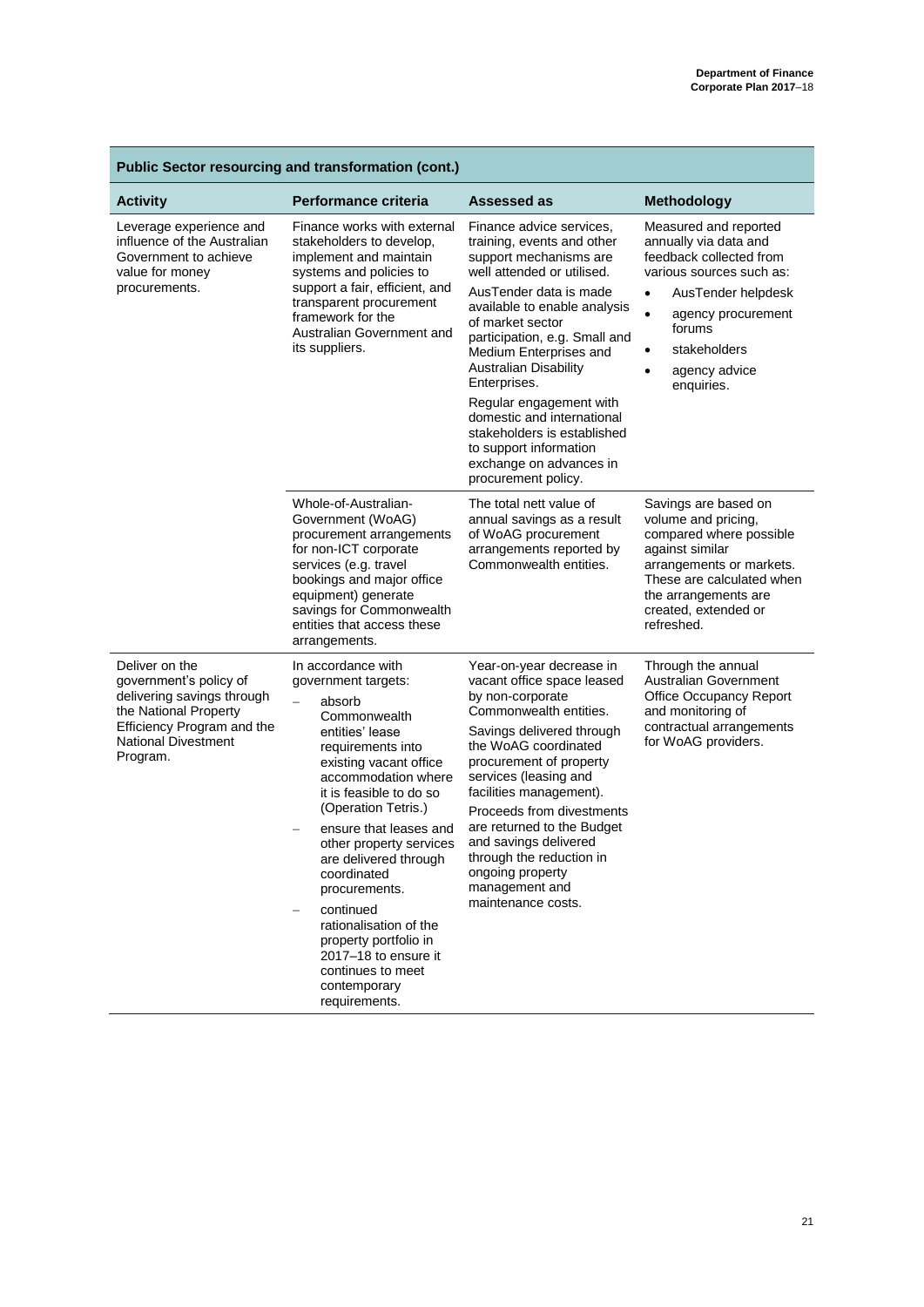| <b>Public Sector resourcing and transformation (cont.)</b>                                                                                                                                            |                                                                                                                                                                                |                                                                                                                                                                                                                                                                                                                                                                                                                            |                                                                                                                                                                                                                                                                                                                                                                                               |
|-------------------------------------------------------------------------------------------------------------------------------------------------------------------------------------------------------|--------------------------------------------------------------------------------------------------------------------------------------------------------------------------------|----------------------------------------------------------------------------------------------------------------------------------------------------------------------------------------------------------------------------------------------------------------------------------------------------------------------------------------------------------------------------------------------------------------------------|-----------------------------------------------------------------------------------------------------------------------------------------------------------------------------------------------------------------------------------------------------------------------------------------------------------------------------------------------------------------------------------------------|
| <b>Engage with Government</b><br><b>Business Enterprises</b><br>(GBEs) and shareholder<br>departments to facilitate<br>financial sustainability and<br>sound governance<br>arrangements for all GBEs. | Facilitate and monitor GBE<br>delivery of the<br>government's key<br>infrastructure priorities,<br>including Western Sydney<br>Airport, Inland Rail and<br>Naval Shipbuilding. | Ensure that GBE and<br>project governance is fit for<br>purpose including<br>establishment of<br>governance documents<br>such as statements of<br>expectations, commercial<br>freedom frameworks and<br>funding agreements.<br>Timely reporting to<br>ministers and government<br>on progress.<br>Proactive reporting on<br>emerging issues.                                                                               | GBE corporate plans are<br>analysed and provided to<br>shareholder ministers, with<br>GBEs to publish their<br><b>Statement of Corporate</b><br>Intent by 31 August each<br>year.<br>Finance measures GBE<br>performance against a<br>standard set of key<br>performance indicators,<br>outlined in quarterly<br>reports.<br>GBEs publish an annual<br>report detailing their<br>performance. |
|                                                                                                                                                                                                       | Continue to encourage<br>ongoing efficiency and<br>financial sustainability in<br>GBE <sub>s.</sub>                                                                            | GBEs operate efficiently,<br>maintain a commercial<br>focus and manage the<br>longer-term financial and<br>operational sustainability of<br>the entity, including the<br>payment of dividends in<br>accordance with agreed<br>corporate plan targets.<br>GBE corporate plans<br>comply with GBE<br>guidelines and provide<br>sufficient information to<br>permit performance and<br>financial reporting and<br>monitoring. | Quarterly strategic<br>reporting and meetings with<br>shareholder departments<br>and the relevant GBE.<br>Targeted strategic reviews<br>by shareholder<br>departments to ensure<br>GBEs operate as efficiently<br>as possible.                                                                                                                                                                |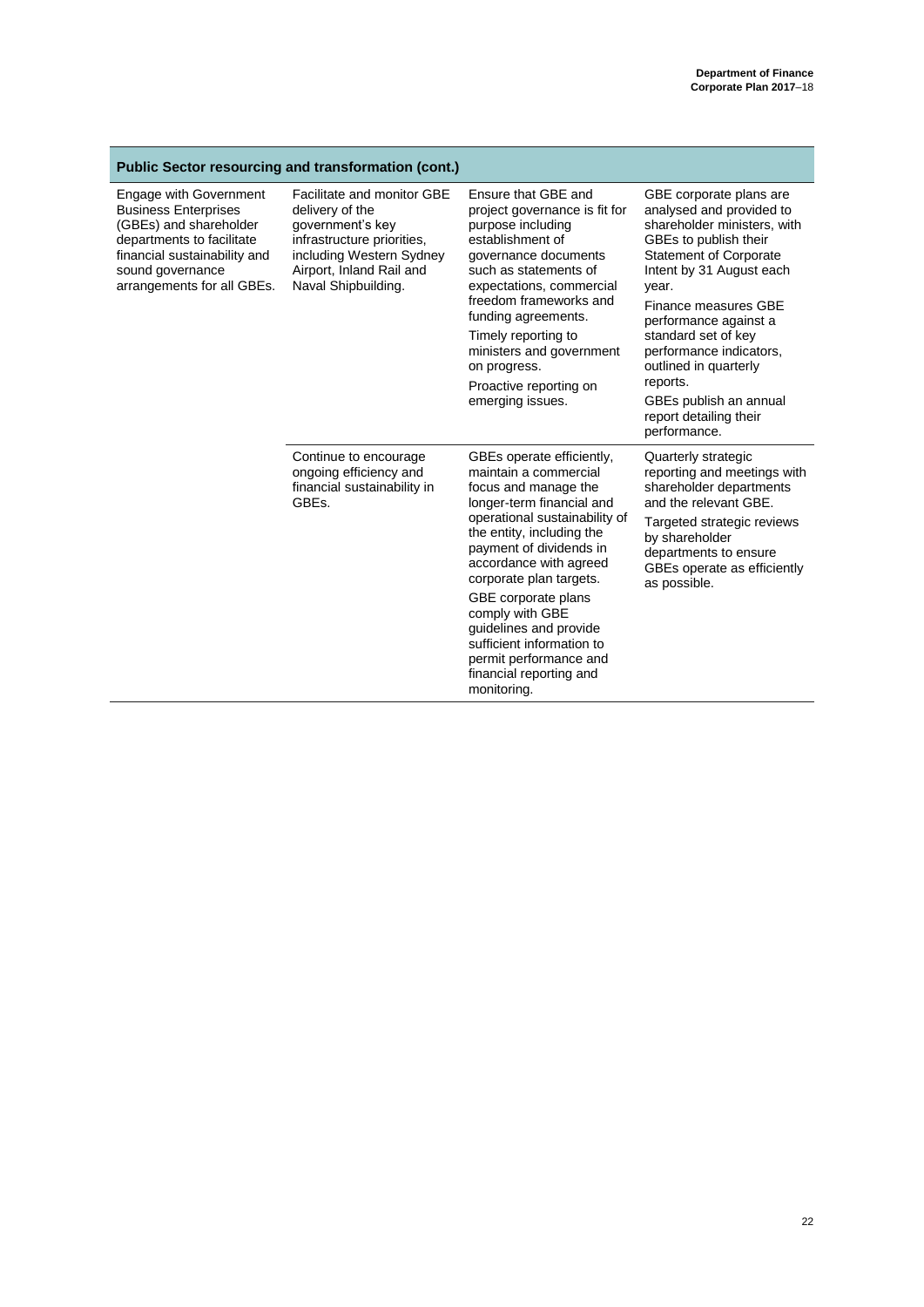| Denvering encenve services to, and for, g                                                                                                                                                       |                                                                                                                                                                                                                                                                                                                                                                                                                                                                                                                                                                                                 |                                                                                                                                                                                                                                                                                                                                                                                                                                                                                                                                                                                                                             |                                                                                                                                                                                                                                                                                                                                                                                                                                                                                                                                                                                                                                                                                                                                                                                                                                                                                                                                                                           |
|-------------------------------------------------------------------------------------------------------------------------------------------------------------------------------------------------|-------------------------------------------------------------------------------------------------------------------------------------------------------------------------------------------------------------------------------------------------------------------------------------------------------------------------------------------------------------------------------------------------------------------------------------------------------------------------------------------------------------------------------------------------------------------------------------------------|-----------------------------------------------------------------------------------------------------------------------------------------------------------------------------------------------------------------------------------------------------------------------------------------------------------------------------------------------------------------------------------------------------------------------------------------------------------------------------------------------------------------------------------------------------------------------------------------------------------------------------|---------------------------------------------------------------------------------------------------------------------------------------------------------------------------------------------------------------------------------------------------------------------------------------------------------------------------------------------------------------------------------------------------------------------------------------------------------------------------------------------------------------------------------------------------------------------------------------------------------------------------------------------------------------------------------------------------------------------------------------------------------------------------------------------------------------------------------------------------------------------------------------------------------------------------------------------------------------------------|
| <b>Activity</b>                                                                                                                                                                                 | Performance criteria                                                                                                                                                                                                                                                                                                                                                                                                                                                                                                                                                                            | Assessed as                                                                                                                                                                                                                                                                                                                                                                                                                                                                                                                                                                                                                 | <b>Methodology</b>                                                                                                                                                                                                                                                                                                                                                                                                                                                                                                                                                                                                                                                                                                                                                                                                                                                                                                                                                        |
| Provide services to<br>Commonwealth entities<br>through one of six shared<br>service hubs established by<br>the government to drive<br>efficiencies in back-office<br>administration functions. | Meet client needs for<br>services including:<br>accounts payable<br>$\overline{\phantom{0}}$<br>accounts receivable<br>$\qquad \qquad -$<br>ledger maintenance<br>$\overline{\phantom{0}}$<br>credit card<br>$\overline{\phantom{0}}$<br>management<br>transactional elements<br>$\overline{\phantom{0}}$<br>pay and conditions<br>$\overline{\phantom{0}}$<br>and payroll<br>administration<br><b>Enterprise Resource</b><br>Planning (ERP)<br>software<br>Governance and assurance<br>are effective in supporting<br>accountable authorities<br>meet their obligations under<br>the PGPA Act. | Service level agreement<br>with client entities are met<br>or exceeded for each<br>category provided by<br>Finance.<br>The benefits of<br>consolidation and<br>optimisation of back office<br>administration functions to<br>efficient, effective and<br>appropriate service will be<br>assessed by:<br>the uptake of a shared<br>$\bullet$<br><b>Enterprise Resource</b><br>Planning (ERP)<br>technology platform,<br>the utilisation of the full<br>$\bullet$<br>suite of Tranche 1<br>service through<br>common business<br>processes<br>Approved governance and<br>assurance are in place and<br>operating effectively. | The Service Delivery<br>Office's (SDO's) nine<br>Service Level Agreements<br>contain service standards<br>and benchmark targets to<br>be met as measured<br>through the recording of<br>SDO enquiries and<br>transactions, which will<br>enable analysis of service<br>levels on a monthly basis<br>and provision to SDO<br>clients on the 20 <sup>th</sup> of each<br>month.<br>The benefits of<br>consolidation will be<br>measured through the<br>increase in:<br>number of payslips<br>$\bullet$<br>generated<br>number of financial<br>$\bullet$<br>documents processed<br>number of credits<br>$\bullet$<br>cards under<br>management<br>number of active ERP<br>٠<br>users<br>number of<br>٠<br>international trips<br>managed.<br>The above measures will<br>be monitored on a monthly<br>basis and reported<br>quarterly.<br>A summary report will also<br>be shared with the SDO's<br>governance committees.<br>Measured continuously and<br>reported annually. |

### **Delivering effective services to, and for, government**